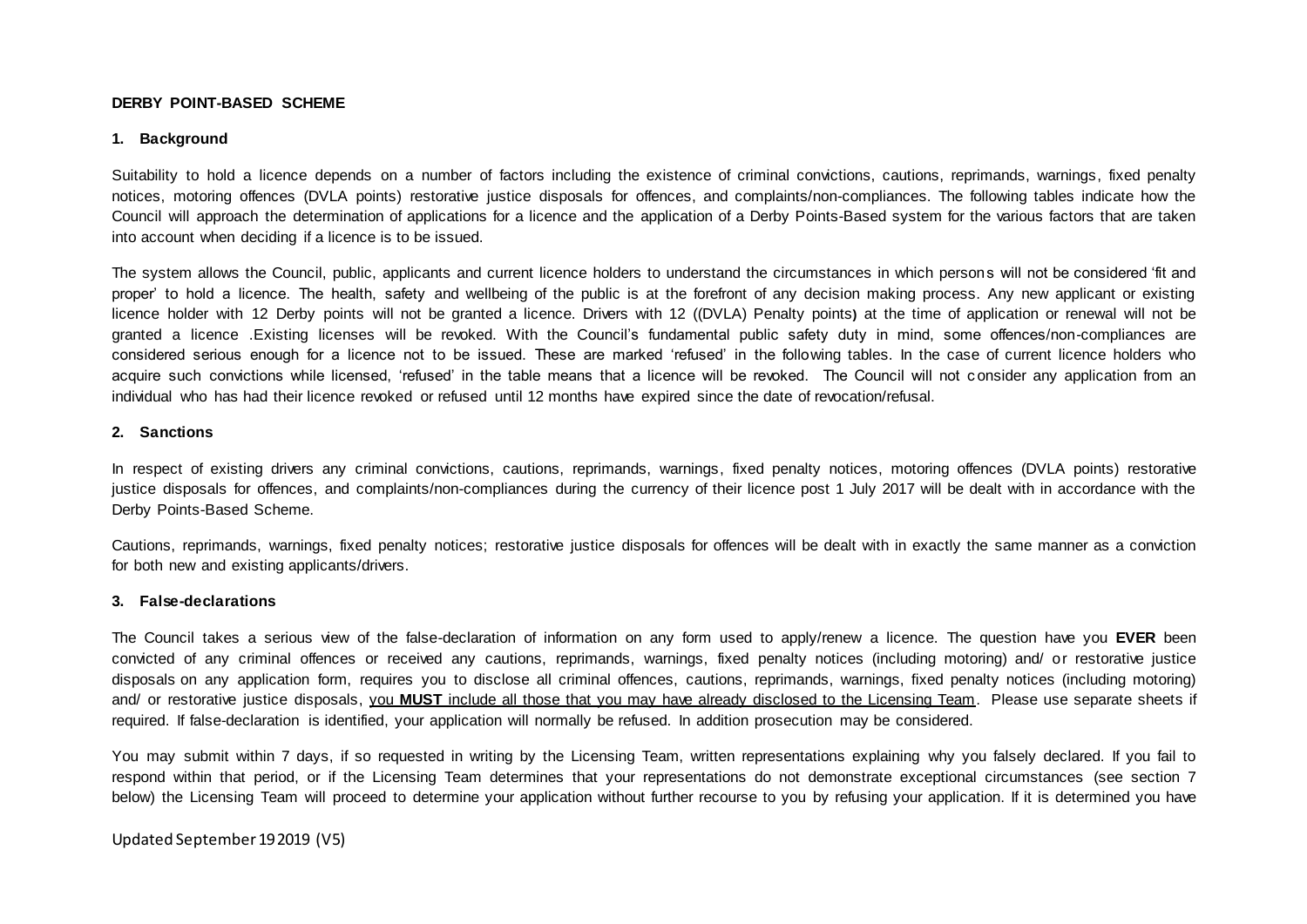demonstrated exceptional circumstances you will receive 6 Derby points. Any false declarations on future renewal/application forms will not qualify for consideration of exceptional circumstances and your application will be refused.

## **4. Non-declaration of PREVIOUSLY notified sanctions**

If it is identified on the form used to apply/renew a licence that you have not declared a sanction that you have previously disclosed to the Licensing Team, you may submit within 7 days, if so requested in writing by the Licensing Team, written representations explaining why you did not disclose. If you fail to respond within that period, or if the Licensing Team determines that your representations do not demonstrate exceptional circumstances (see section 7 below), the Licensing Team will proceed to determine your application without further recourse to you by imposing 6 Derby Penalty Points. If it is determined you have demonstrated exceptional circumstances your application will be granted. Any non-declarations on future renewal/application forms will not qualify for consideration of exceptional circumstances and your application will be refused.

## **5. Rolling penalties**

A driver, proprietor or operator who has incurred Derby points twice within a rolling 12 month period will have their licence suspended for 7 days.

A driver, proprietor or operator who has incurred Derby points 3 times in a rolling 18 month period will result in a licence being suspended for 14 days.

A driver, proprietor or operator who has incurred Derby points 4 times in a rolling 24 month period will result in a licence being suspended for 21 days.

Any driver, vehicle owner or operator accumulating 12 Derby points in a rolling 24 month period will have their case referred to a senior officer with a recommendation that, in the absence of any exceptional justification by the licence holder for such significant lapse in driving standard conduct, the licence will be revoked.

## **6. Application of tables**

Derby points shown in the following tables in Part 1 will be doubled if a term of imprisonment is imposed following conviction. This includes suspended sentences.

Derby points shown in the following tables in Part 2 will stay on the licence holder's record for 3 years from the date on the notification.

The tables are not an exhaustive list of actions or outcomes. If the actions of a licence holder impact on the health, safety and wellbeing of the public, civil liberties or equality rights, prosecution will be considered in addition to Derby points being issued.

Where an applicant or current licence holder has no current Derby points but demonstrates a pattern of repeated offending, consideration will be given to the refusal or revocation of licence/s.

## **7. Exceptional circumstances**

Updated September 19 2019 (V5)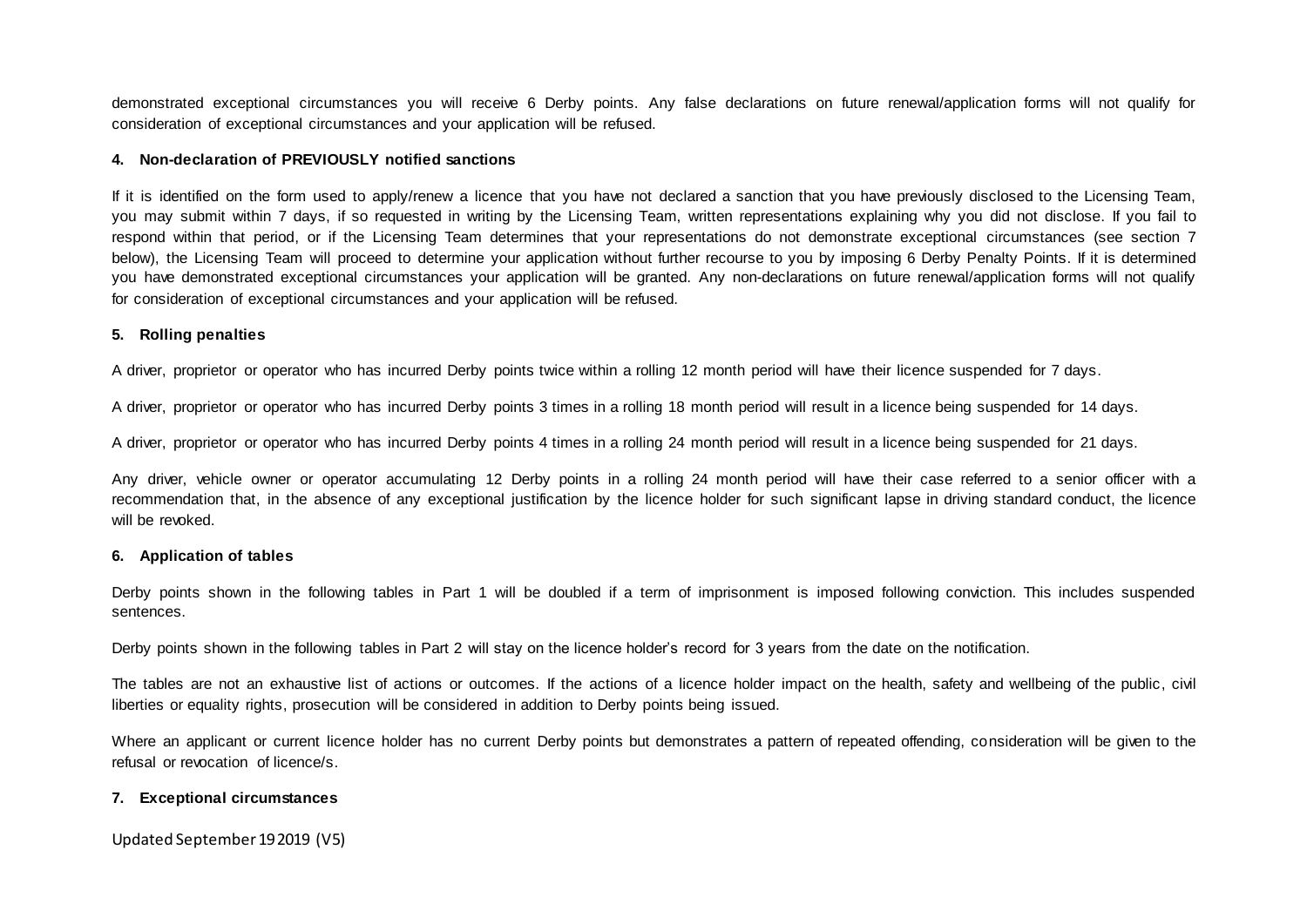Where the application of the Derby Point-Based Scheme by the council's Licensing Team may result in:

- (a) the imposition of points
- (b) the refusal of an application for a new licence or renewal of an existing licence
- (c) the suspension of an existing licence either during its lifetime or on renewal, or
- (d) the revocation of an existing licence either during its lifetime or on renewal

and the applicant or licence holder (as applicable) considers that there may be exceptional circumstances for the Council's Licensing Team to consider, the onus is on that individual to provide either:

- (i) the details/documents believed to support the exceptionality alongside the application, or
- (ii) other written narrative to support a departure from this policy whether requested or not.
- to [taxi.licensing@derby.gov.uk](http://www.taxi.licensing@derby.gov.uk/)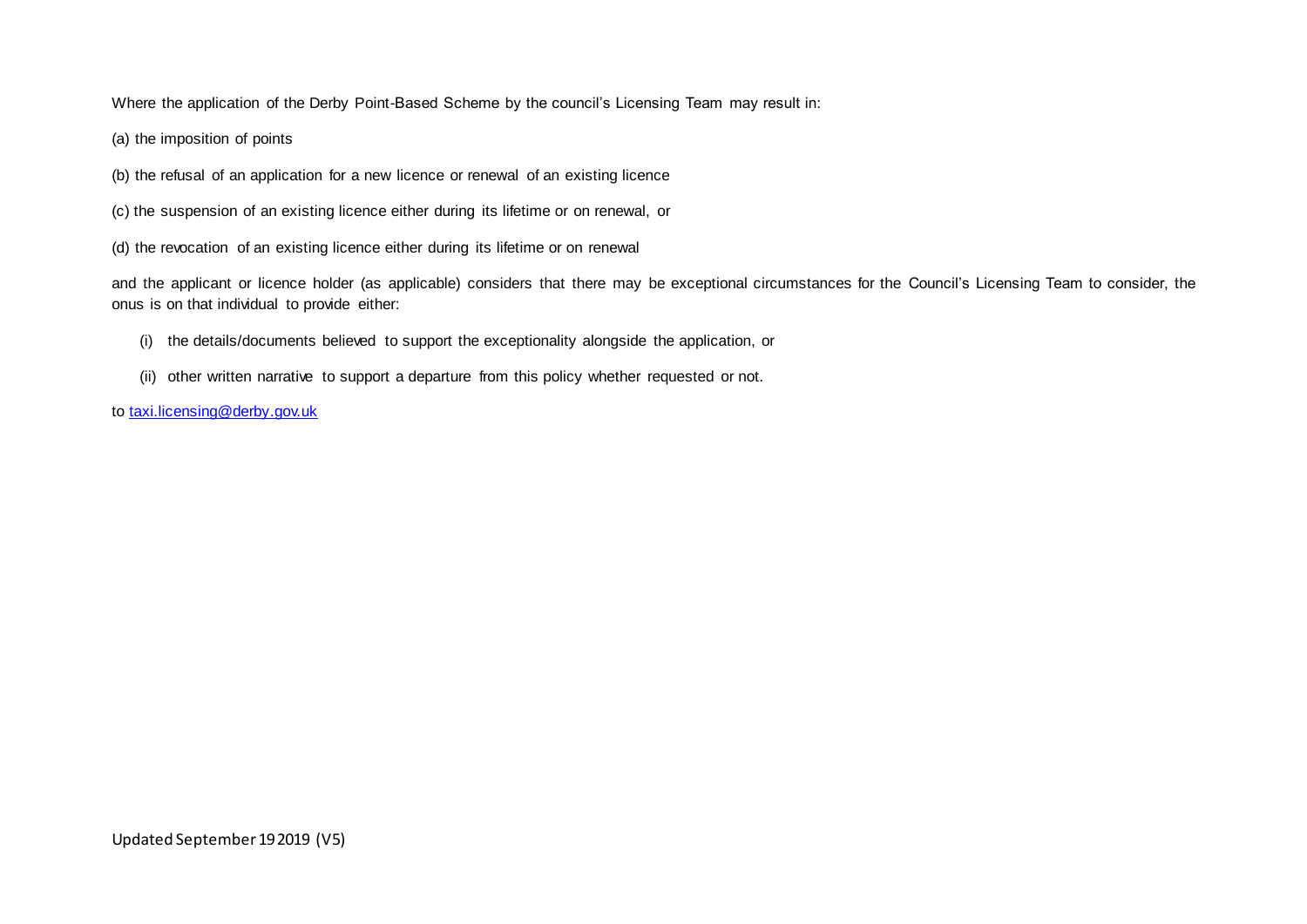# **PART 1.**

**Time since conviction – points are doubled if a term of imprisonment is imposed – DCC will not normally grant a licence to any applicant who has received criminal convictions, cautions, reprimands, warnings fixed penalty notices and/or restorative justice disposals for the offences marked with a \*.**

**Anybody who is subject to the requirements of a sex offender's register will not be considered for a licence:**

**a) whilst they are on the register**

**b) before the expiry of a 20 year period following the date of removal from the register.** 

**For all offences marked 'refused' that do not result in a sexual offender's register requirement being imposed, after 10 years the offences will be subject to points on a sliding scale from 10 – 1 e.g. 11 years = 10 points, 12 years = 9 points, 13 years = 8 points etc. [The same principle will apply to convictions for sexual offences following the expiry of the period set out at (b), above.]**

| <b>Type of Offence</b><br><b>Sexual Offences</b>                             | 1 year  | 2 years | 3 years | 4 years | 5 years | 6 years | 7 years | 8 years | 9 years | 10 years |
|------------------------------------------------------------------------------|---------|---------|---------|---------|---------|---------|---------|---------|---------|----------|
| * Rape                                                                       | Refused | Refused | Refused | Refused | Refused | Refused | Refused | Refused | Refused | Refused  |
| Assault-sexual                                                               | Refused | Refused | Refused | Refused | Refused | Refused | Refused | Refused | Refused | Refused  |
| <b>Causing sexual activity</b><br>without consent                            | Refused | Refused | Refused | Refused | Refused | Refused | Refused | Refused | Refused | Refused  |
| * Rape & other offences<br>against children under 13                         | Refused | Refused | Refused | Refused | Refused | Refused | Refused | Refused | Refused | Refused  |
| Child sex offences                                                           | Refused | Refused | Refused | Refused | Refused | Refused | Refused | Refused | Refused | Refused  |
| Sexual offences relating to<br>abuse of position of trust                    | Refused | Refused | Refused | Refused | Refused | Refused | Refused | Refused | Refused | Refused  |
| Familial child sex offences                                                  | Refused | Refused | Refused | Refused | Refused | Refused | Refused | Refused | Refused | Refused  |
| Sexual offences against<br>persons with a mental<br>disorder impeding choice | Refused | Refused | Refused | Refused | Refused | Refused | Refused | Refused | Refused | Refused  |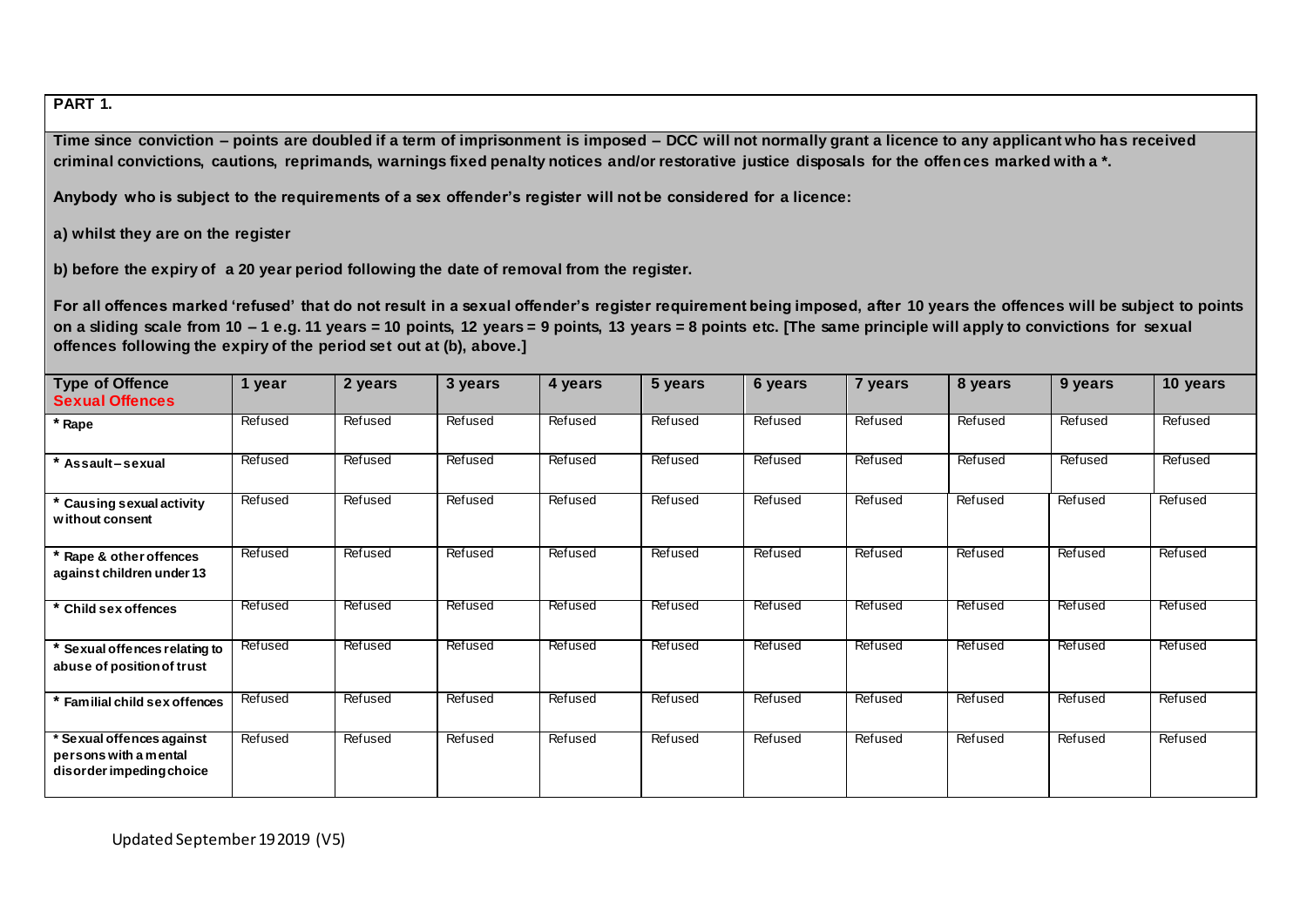| * Sexual offences and<br>Inducements etc. to persons<br>with a mental disorder | Refused | Refused | Refused | Refused | Refused | Refused | <b>Refused</b> | Refused | Refused | Refused |
|--------------------------------------------------------------------------------|---------|---------|---------|---------|---------|---------|----------------|---------|---------|---------|
| * Sexual offences by care<br>workers for persons with a<br>mental disorder     | Refused | Refused | Refused | Refused | Refused | Refused | Refused        | Refused | Refused | Refused |
| * Indecent photographs of<br>children                                          | Refused | Refused | Refused | Refused | Refused | Refused | Refused        | Refused | Refused | Refused |
| * Abuse of childrenthrough<br>prostitution and<br>pornography                  | Refused | Refused | Refused | Refused | Refused | Refused | Refused        | Refused | Refused | Refused |
| * Prostitution                                                                 | Refused | Refused | Refused | Refused | Refused | Refused | Refused        | Refused | Refused | Refused |
| * Amendments relating to<br>prostitution (see sexual<br>offences Act 1956)     | Refused | Refused | Refused | Refused | Refused | Refused | Refused        | Refused | Refused | Refused |
| * Trafficking                                                                  | Refused | Refused | Refused | Refused | Refused | Refused | Refused        | Refused | Refused | Refused |
| Preparatory Sexual<br>Offences                                                 | Refused | Refused | Refused | Refused | Refused | Refused | Refused        | Refused | Refused | Refused |
| * Unlawful sexual<br>intercourse                                               | Refused | Refused | Refused | Refused | Refused | Refused | Refused        | Refused | Refused | Refused |
| $*$ Sex with an adult relative                                                 | Refused | Refused | Refused | Refused | Refused | Refused | Refused        | Refused | Refused | Refused |
| <b>Exposure</b>                                                                | Refused | Refused | Refused | Refused | Refused | Refused | Refused        | Refused | Refused | Refused |
| * Voyeurism                                                                    | Refused | Refused | Refused | Refused | Refused | Refused | Refused        | Refused | Refused | Refused |
| * Intercourse with an animal                                                   | Refused | Refused | Refused | Refused | Refused | Refused | Refused        | Refused | Refused | Refused |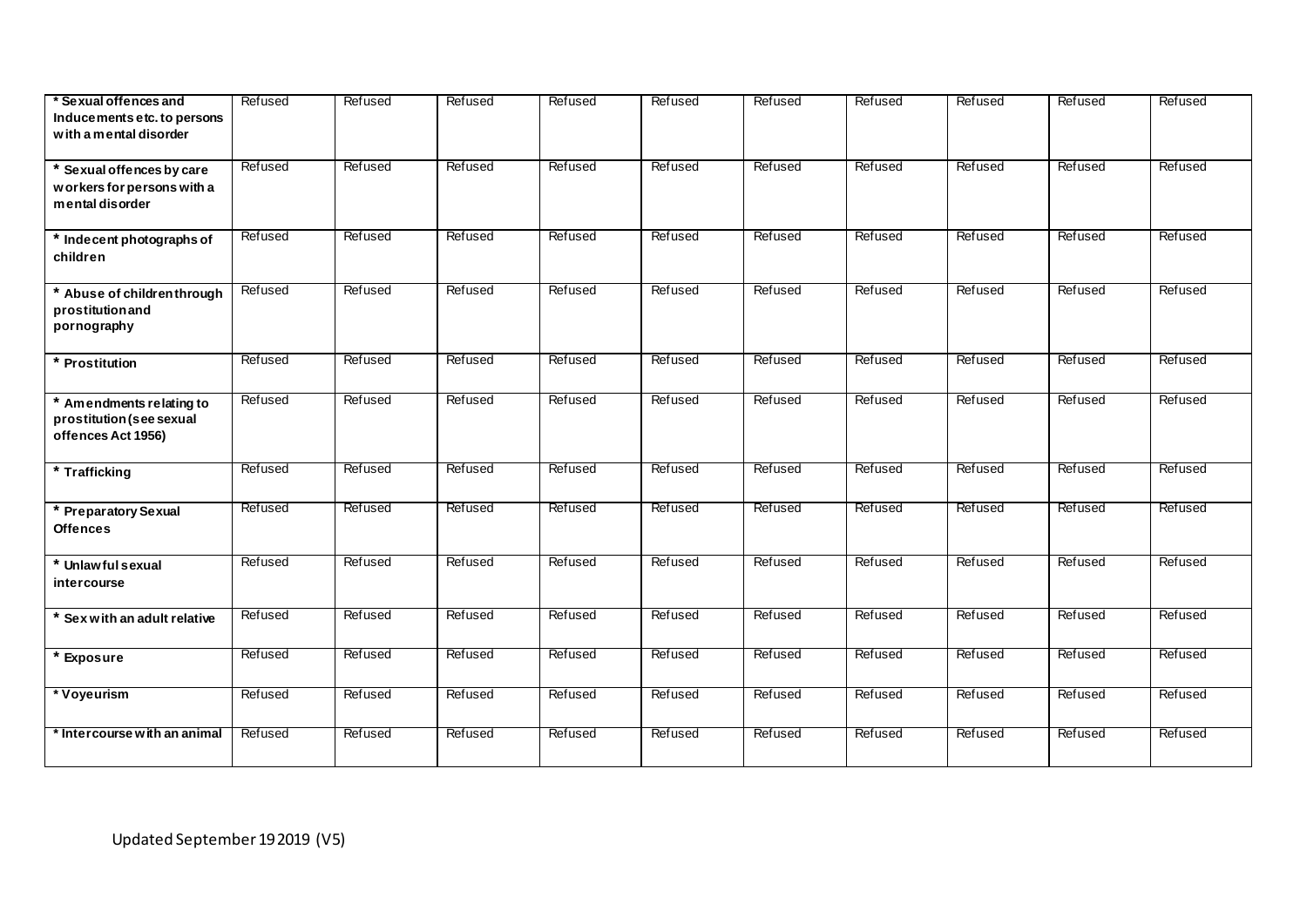| * Sexual penetration of a     | Refused | Refused | Refused | Refused | Refused | Refused | Refused | Refused | Refused | Refused |
|-------------------------------|---------|---------|---------|---------|---------|---------|---------|---------|---------|---------|
| corpse                        |         |         |         |         |         |         |         |         |         |         |
|                               |         |         |         |         |         |         |         |         |         |         |
| * Sexual activity in a public | Refused | Refused | Refused | Refused | Refused | Refused | Refused | Refused | Refused | Refused |
| lavatory                      |         |         |         |         |         |         |         |         |         |         |
|                               |         |         |         |         |         |         |         |         |         |         |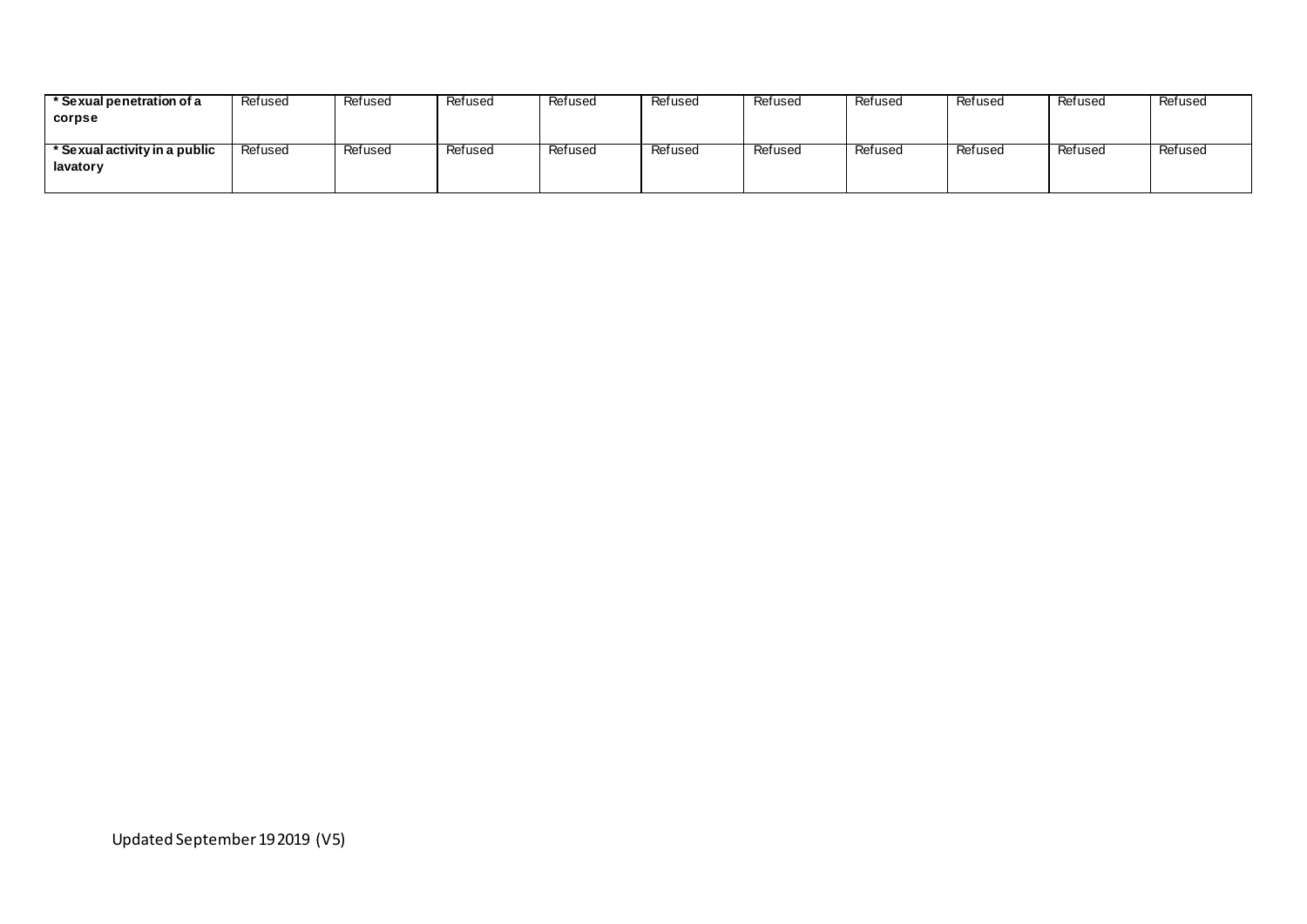For all offences marked 'refused', after 10 years the offences will be subject to points on a sliding scale from 10 - 1 e.g. 11 years = 10 points, 12 years = 9 points, **13 years = 8 points etc.**

| <b>Type of Offence</b><br><b>Indecency Offences</b>       | 1 year  | 2 years | 3 years | 4 years | 5 years | 6 years | 7 years | 8 years | 9 years | 10 years |
|-----------------------------------------------------------|---------|---------|---------|---------|---------|---------|---------|---------|---------|----------|
| <b>Indecent Exposure</b>                                  | Refused | Refused | Refused | Refused | Refused | Refused | Refused | Refused | Refused | Refused  |
| Indecent Exposure to the<br><b>Annoyance of Residents</b> | Refused | Refused | Refused | Refused | Refused | Refused | Refused | Refused | Refused | Refused  |
| Indecent Exposure with the<br>intent to insult a female   | Refused | Refused | Refused | Refused | Refused | Refused | Refused | Refused | Refused | Refused  |
| Importuning/kerb crawling/<br>soliciting                  | Refused | Refused | Refused | Refused | Refused | Refused | Refused | Refused | Refused | Refused  |
| Gross indecency with a<br>female                          | Refused | Refused | Refused | Refused | Refused | Refused | Refused | Refused | Refused | Refused  |
| Gross indecency with a<br>male                            | Refused | Refused | Refused | Refused | Refused | Refused | Refused | Refused | Refused | Refused  |
| * Indecent as sault on a<br>female/male                   | Refused | Refused | Refused | Refused | Refused | Refused | Refused | Refused | Refused | Refused  |
| * Indecent assault on a child<br>under 16 years           | Refused | Refused | Refused | Refused | Refused | Refused | Refused | Refused | Refused | Refused  |
| Living off immoralearnings                                | Refused | Refused | Refused | Refused | Refused | Refused | Refused | Refused | Refused | Refused  |
| <b>Possession of indecent</b><br>images of a child        | Refused | Refused | Refused | Refused | Refused | Refused | Refused | Refused | Refused | Refused  |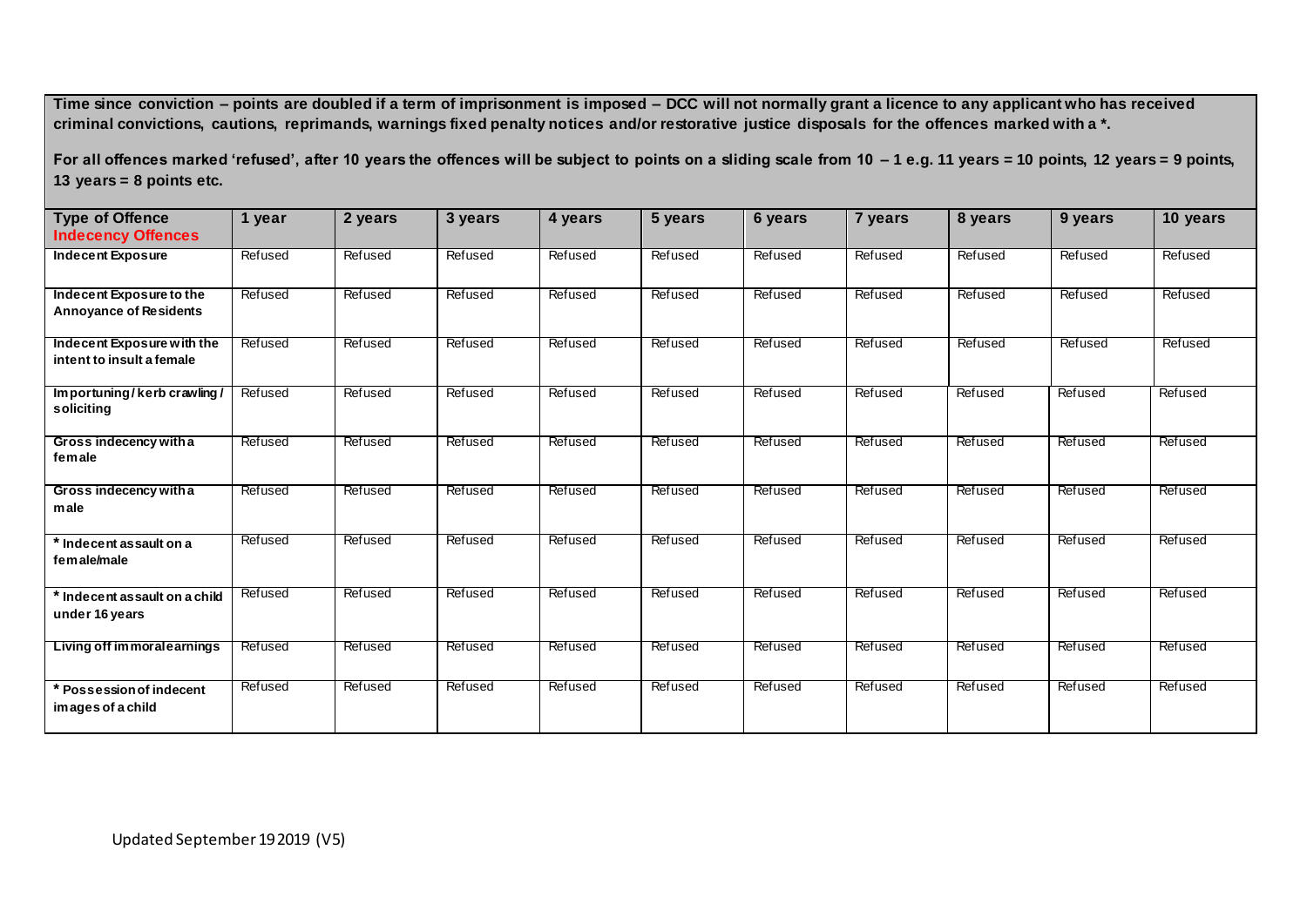**For all offences marked refused, after 10 years the offences will be subject to points on a sliding scale from 10 – 1 e.g. 11 years = 10 points, 12 years = 9 points, 13 years = 8 points, etc.**

| <b>Type of Offence</b><br><b>Violent Offences</b> | 1 year         | 2 years        | 3 years | 4 years        | 5 years        | 6 years | 7 years        | 8 years        | 9 years        | 10 years       |
|---------------------------------------------------|----------------|----------------|---------|----------------|----------------|---------|----------------|----------------|----------------|----------------|
|                                                   |                |                |         |                |                |         |                |                |                |                |
| <b>Common Assault</b>                             | Refused        | Refused        | Refused | 5              | $\overline{4}$ | 3       | $\overline{2}$ |                | 0              | 0              |
| <b>Assault-Section 47</b>                         | Refused        | Refused        | Refused | $\overline{7}$ | 6              | 5       | $\overline{4}$ | 3              | $\overline{2}$ | 1              |
| <b>Battery</b>                                    | Refused        | Refused        | Refused | 5              | 4              | 3       | $\overline{2}$ | $\overline{1}$ | $\mathbf 0$    | $\mathbf 0$    |
| Grievous Bodily Harm -<br>Section 20 - wounding   | Refused        | Refused        | Refused | Refused        | Refused        | Refused | $\overline{8}$ | 6              | 4              | $\overline{2}$ |
| * Grievous Bodily Harm -<br>Section 18-intent     | Refused        | Refused        | Refused | Refused        | Refused        | Refused | Refused        | Refused        | Refused        | Refused        |
| Administering poison -<br>section 23 & 24         | Refused        | Refused        | Refused | Refused        | Refused        | Refused | Refused        | 8              | 6              | $\overline{4}$ |
| * Threats to Kill - Section 16                    | Refused        | Refused        | Refused | Refused        | Refused        | Refused | Refused        | Refused        | Refused        | Refused        |
| * Acts of Terrorism                               | Refused        | Refused        | Refused | Refused        | Refused        | Refused | Refused        | Refused        | Refused        | Refused        |
| <b>Assault Police</b>                             | Refused        | Refused        | Refused | Refused        | 6              | 5       | $\overline{4}$ | 3              | $\overline{2}$ |                |
| Affray                                            | Refused        | Refused        | Refused | Refused        | 6              | 5       | $\overline{4}$ | 3              | $\overline{2}$ | -1             |
| * Riot                                            | Refused        | Refused        | Refused | Refused        | Refused        | Refused | Refused        | Refused        | Refused        | Refused        |
| * Murder                                          | <b>Refused</b> | Refused        | Refused | Refused        | Refused        | Refused | Refused        | Refused        | Refused        | Refused        |
| * Manslaughter                                    | <b>Refused</b> | <b>Refused</b> | Refused | Refused        | Refused        | Refused | Refused        | Refused        | <b>Refused</b> | Refused        |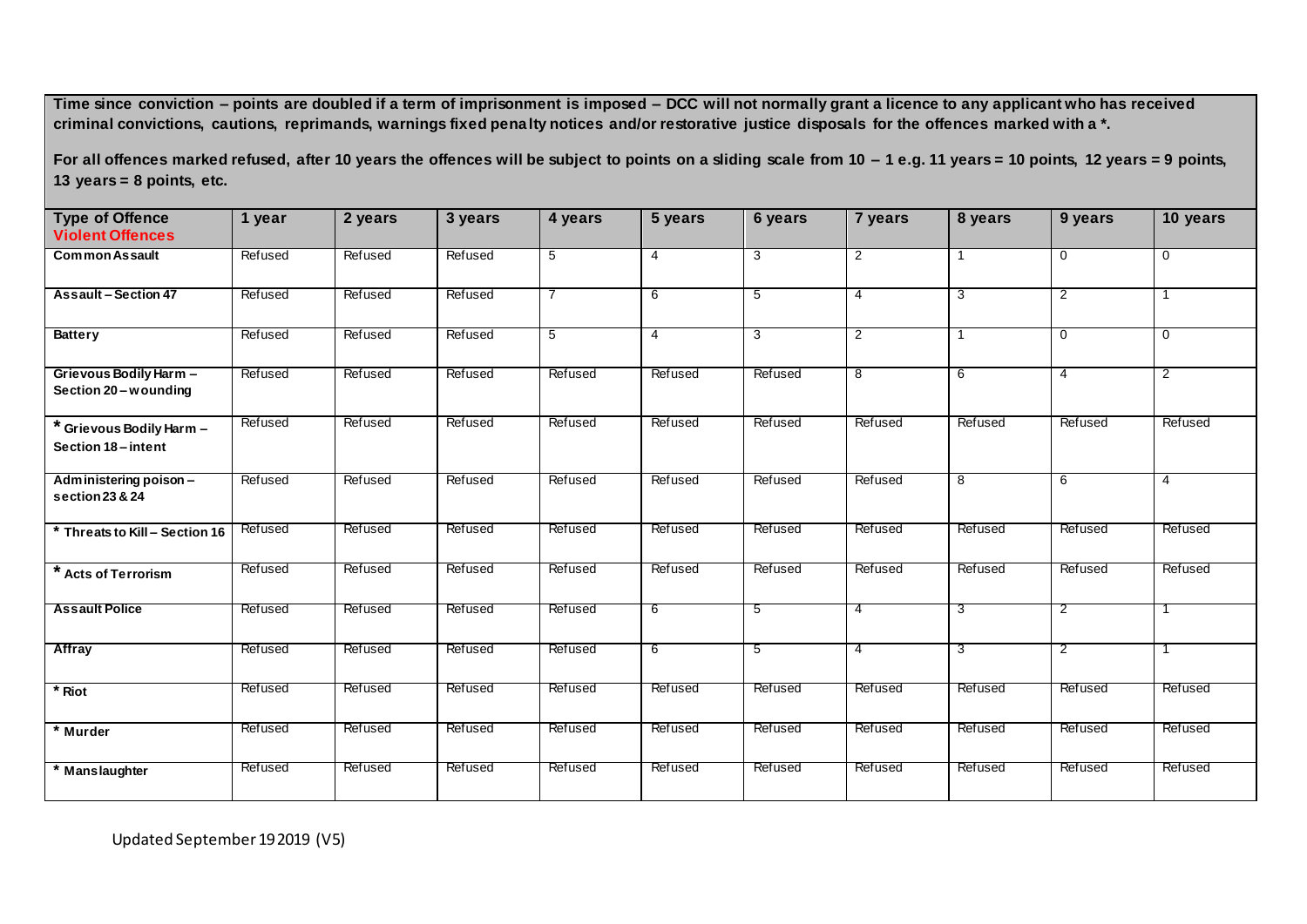| * Manslaughter or Culpable<br><b>Homicide Whilst Driving</b>                                                   | Refused | Refused        | Refused      | Refused        | Refused        | Refused        | Refused         | Refused        | Refused        | Refused        |
|----------------------------------------------------------------------------------------------------------------|---------|----------------|--------------|----------------|----------------|----------------|-----------------|----------------|----------------|----------------|
| <b>Using Threatening, Abusive</b><br>Words or Behaviour-<br>Section 4 & 5                                      | Refused | Refused        | Refused      | $\overline{7}$ | 6              | $\overline{5}$ | $\overline{4}$  | 3              | $\overline{2}$ | 1              |
| Urinating in public                                                                                            | Refused | Refused        | Refused      |                | 6              | $\overline{5}$ | $\overline{4}$  | 3              | $\overline{2}$ | 1              |
| * Racially, religiously,<br>homophobic, trans phobic<br>or other discrimination<br>related aggravated offences | Refused | Refused        | Refused      | Refused        | Refused        | Refused        | Refused         | Refused        | Refused        | Refused        |
| <b>Breach of the Peace</b>                                                                                     | 3       | $\overline{2}$ | 1            | $\mathbf{0}$   | $\mathbf 0$    | $\overline{0}$ | $\overline{0}$  | $\overline{0}$ | $\mathbf 0$    | $\overline{0}$ |
| Drunk and Disorderly in<br>public                                                                              | 3       | $\overline{2}$ | $\mathbf{1}$ | 0              | $\mathbf 0$    | 0              | $\overline{0}$  | $\mathbf 0$    | $\mathbf{0}$   | $\mathbf 0$    |
| Obstruction/resist arrest-<br>police /officer                                                                  | Refused | Refused        | Refused      | Refused        | 6              | $\overline{5}$ | $\overline{4}$  | $\overline{3}$ | $\overline{2}$ | $\mathbf{1}$   |
| * Robbery                                                                                                      | Refused | Refused        | Refused      | Refused        | Refused        | Refused        | Refused         | Refused        | Refused        | Refused        |
| <b>Possess Offensive Weapon</b>                                                                                | Refused | Refused        | Refused      | Refused        | Refused        | $^8$           | 7               | -6             | 5              | $\overline{4}$ |
| * Possess Firearm - intent                                                                                     | Refused | Refused        | Refused      | Refused        | <b>Refused</b> | Refused        | Refused         | Refused        | Refused        | <b>Refused</b> |
| <b>Possess Firearm</b>                                                                                         | Refused | Refused        | Refused      | Refused        | Refused        | Refused        | Refused         | Refused        | $^8$           |                |
| Criminal Damage <£5000                                                                                         | Refused | Refused        | Refused      | 8              | 7              | 6              | $5\overline{)}$ | $\overline{4}$ | 3              | $\overline{2}$ |
| Criminal Damage >£5000                                                                                         | Refused | Refused        | Refused      | Refused        | 8              | 7              | 6               | $\overline{5}$ | $\overline{4}$ | $\overline{3}$ |
| <b>Violent Disorder</b>                                                                                        | Refused | Refused        | Refused      | <b>Refused</b> | Refused        | Refused        | 8               | 7              | 6              | 5              |
| * Arson                                                                                                        | Refused | Refused        | Refused      | Refused        | <b>Refused</b> | Refused        | Refused         | Refused        | Refused        | Refused        |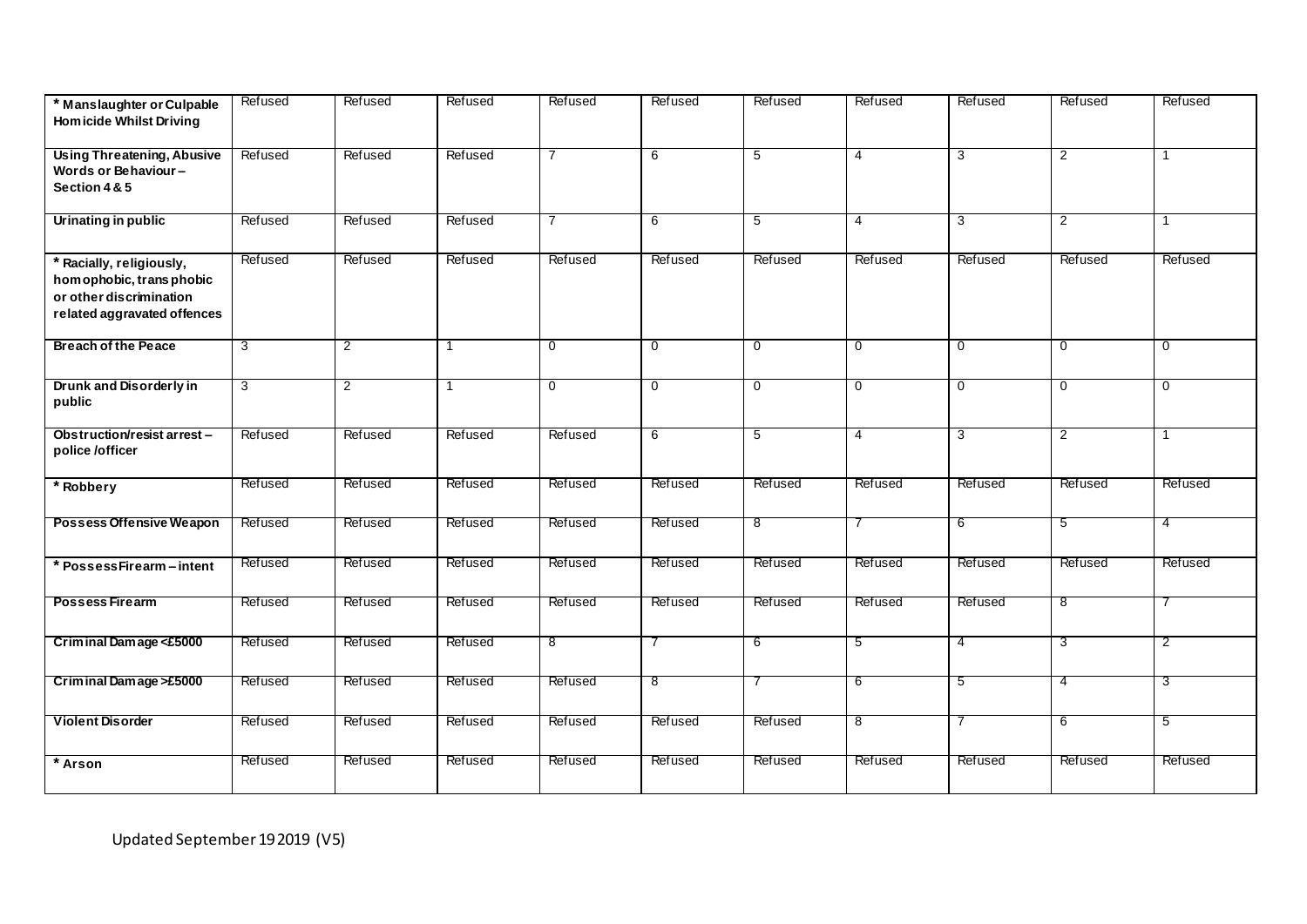| Animal Welfare Act 2006 -<br><b>Unnecessary Suffering</b> | Refuse | Refuse | Refuse | $\ddot{\phantom{a}}$ |        | - 3 |   |      |  |
|-----------------------------------------------------------|--------|--------|--------|----------------------|--------|-----|---|------|--|
| Harassment (incl. Stalking)                               | Refuse | Refuse | Refuse | Refuse               | Refuse | ŏ   | b | ာ    |  |
| Possession of a bladed<br>article                         | Refuse | Refuse | Refuse | Refuse               | Refuse | ്   | b | - 33 |  |
| <b>Communication Network</b><br><b>Offences</b>           | Refuse | Refuse | Refuse |                      |        | - 3 | u |      |  |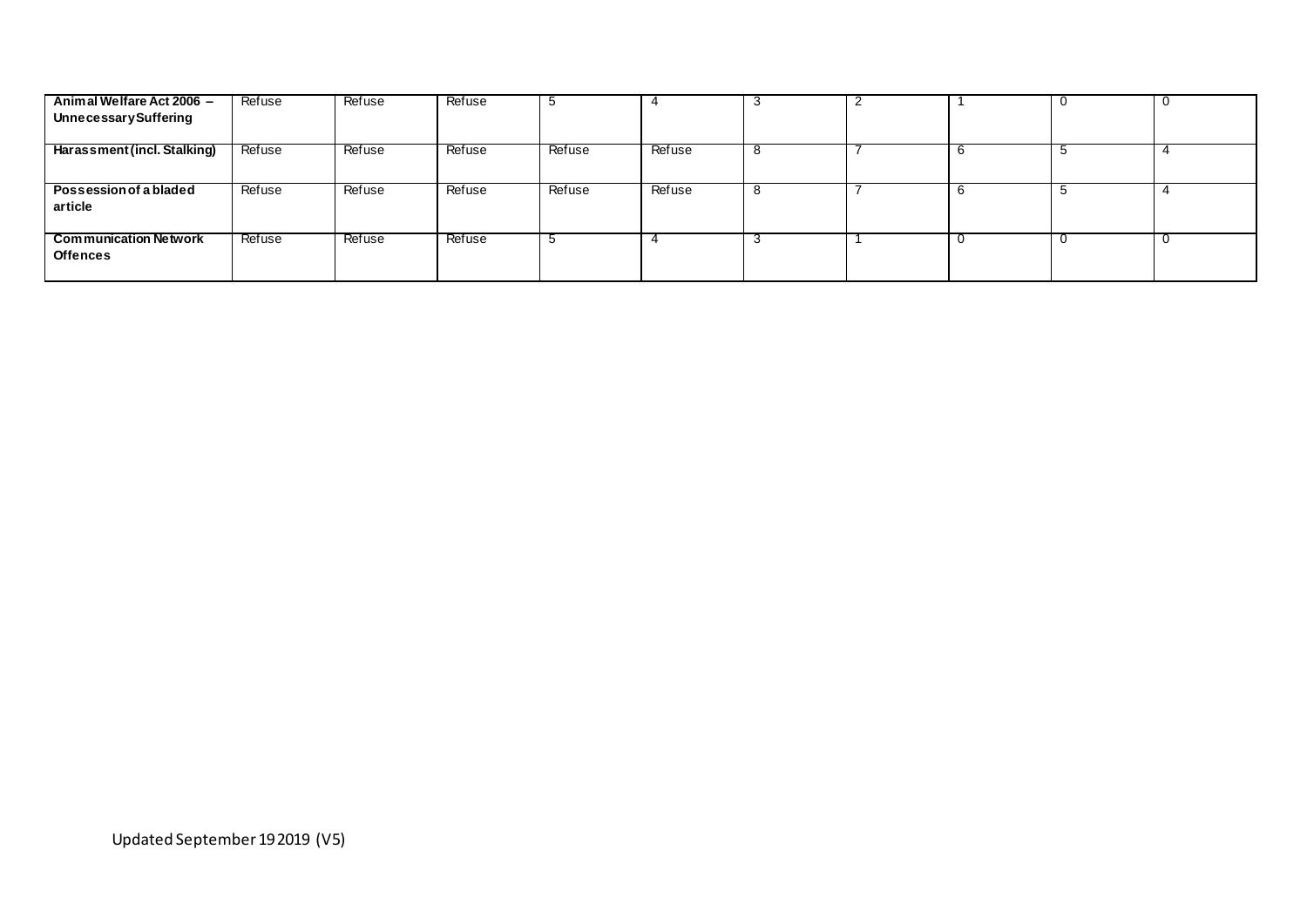**For all offences marked refused, after 10 years the offences will be subject to points on a sliding scale from 10 – 1 e.g. 11 years = 10 points, 12 years = 9 points, 13 years = 8 points, etc.**

| <b>Type of Offence</b>                                                   | 1 year  | 2 years | 3 years | 4 years | 5 years | 6 years | 7 years | 8 years | 9 years        | 10 years       |
|--------------------------------------------------------------------------|---------|---------|---------|---------|---------|---------|---------|---------|----------------|----------------|
| <b>Drug Offences</b>                                                     |         |         |         |         |         |         |         |         |                |                |
| <b>Possessing controlled</b><br>drugs (Class A)                          | Refused | Refused | Refused | Refused | Refused | Refused | Refused | Refused | 8              | 6              |
| <b>Possessing controlled</b><br>drugs (Class B)                          | Refused | Refused | Refused | Refused | Refused | Refused | 8       | 6       | 4              | $\overline{2}$ |
| <b>Possessing controlled</b><br>drugs (Class C)                          | Refused | Refused | Refused | Refused | 8       | 6       | 4       | 3       | $\overline{2}$ | -1             |
| <b>Possessing controlled</b><br>drugs with intent to supply<br>(Class A) | Refused | Refused | Refused | Refused | Refused | Refused | Refused | Refused | Refused        | Refused        |
| * Possessing controlled<br>drugs with intent to supply<br>(Class B)      | Refused | Refused | Refused | Refused | Refused | Refused | Refused | Refused | Refused        | Refused        |
| * Possessing controlled<br>drugs with intent to supply<br>(Class C)      | Refused | Refused | Refused | Refused | Refused | Refused | Refused | Refused | Refused        | Refused        |
| * Producing controlled drug<br>(any Class)                               | Refused | Refused | Refused | Refused | Refused | Refused | Refused | Refused | Refused        | Refused        |
| * Importing Drugs                                                        | Refused | Refused | Refused | Refused | Refused | Refused | Refused | Refused | Refused        | Refused        |
| * Permitting Premises to be<br>used                                      | Refused | Refused | Refused | Refused | Refused | Refused | Refused | Refused | Refused        | Refused        |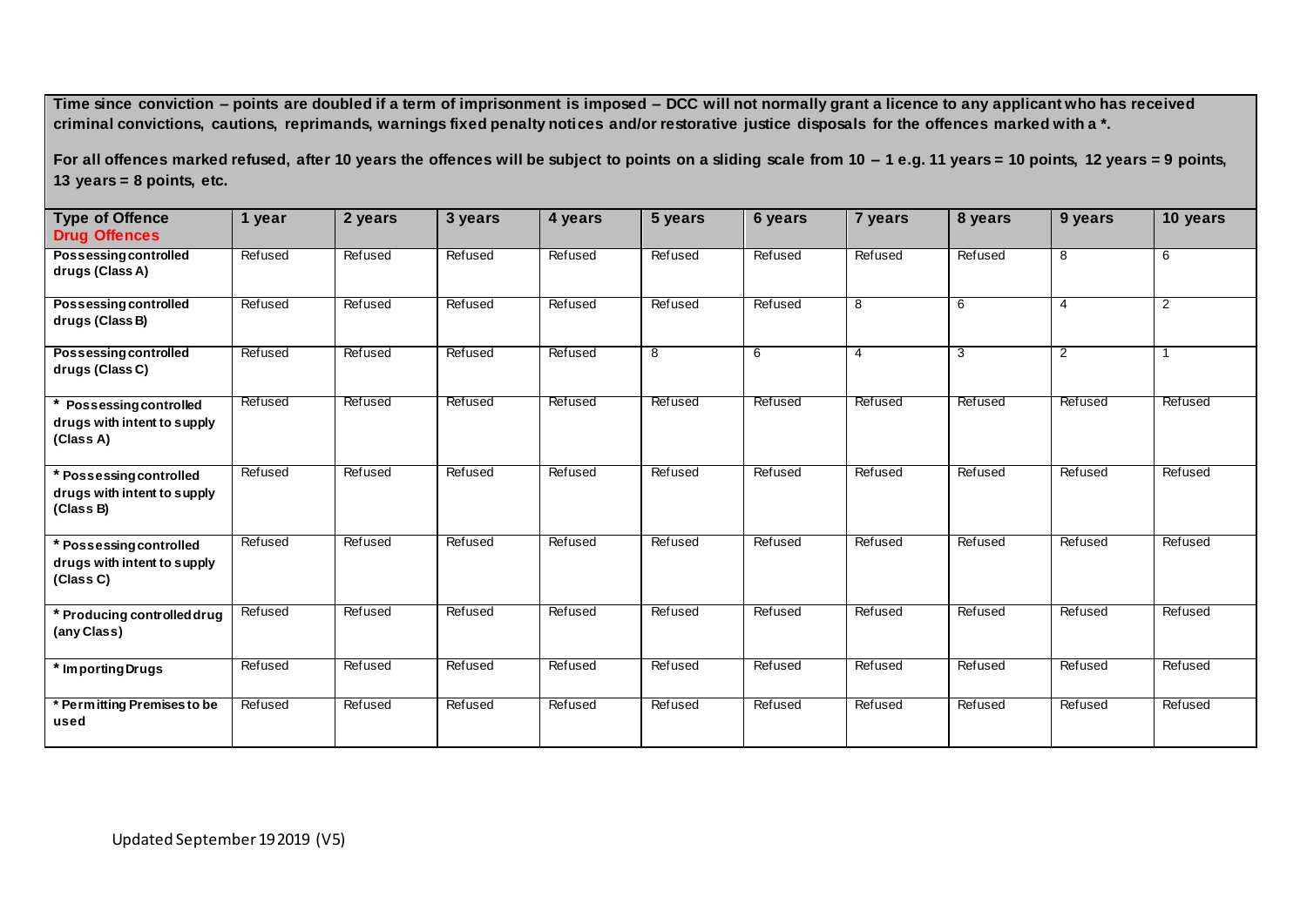**For all offences marked refused, after 10 years the offences will be subject to points on a sliding scale from 10 – 1 e.g. 11 years = 10 points, 12 years = 9 points, 13 years = 8 points, etc.**

| <b>Type of Offence</b><br><b>Dishonesty Offences</b> | 1 year  | 2 years | 3 years | 4 years        | 5 years | 6 years | 7 years        | 8 years | 9 years        | 10 years       |
|------------------------------------------------------|---------|---------|---------|----------------|---------|---------|----------------|---------|----------------|----------------|
| <b>Theft</b>                                         | Refused | Refused | Refused | Refuse         | Refuse  | Refuse  | Refuse         | Refuse  |                | 6              |
| Theft-Shop lifting                                   | Refused | Refused | Refused | 7              | 6       | 5       | 4              | 3       | $\overline{2}$ |                |
| Theft - Employee                                     | Refused | Refused | Refused | Refused        | Refused | Refused | Refused        | Refused | 8              | 7              |
| Theft-from vehicle                                   | Refused | Refused | Refused | $\overline{7}$ | 6       | 5       | $\overline{4}$ | 3       | $\overline{2}$ |                |
| * Burglary & Theft-<br><b>Dwelling</b>               | Refused | Refused | Refused | Refused        | Refused | Refused | Refused        | Refused | Refused        | Refused        |
| * Burglary & Theft - Non<br>dwelling                 | Refused | Refused | Refused | Refused        | Refused | Refused | Refused        | Refused | Refused        | <b>Refused</b> |
| * Burglary-Aggravated                                | Refused | Refused | Refused | Refused        | Refused | Refused | Refused        | Refused | Refused        | Refused        |
| * Fraud Act Offences                                 | Refused | Refused | Refused | Refused        | Refused | Refused | Refused        | Refused | Refused        | Refused        |
| <b>Trade Mark Act</b>                                | Refused | Refused | Refused | $\overline{7}$ | 6       | 5       | 4              | 3       | 2              |                |
| * Handling                                           | Refused | Refused | Refused | Refused        | Refused | Refused | Refused        | Refused | Refused        | Refused        |
| * Receiving                                          | Refused | Refused | Refused | Refused        | Refused | Refused | Refused        | Refused | Refused        | Refused        |
| * Forgery                                            | Refused | Refused | Refused | Refused        | Refused | Refused | Refused        | Refused | Refused        | Refused        |
| * Conspiracy to defraud                              | Refused | Refused | Refused | Refused        | Refused | Refused | Refused        | Refused | Refused        | Refused        |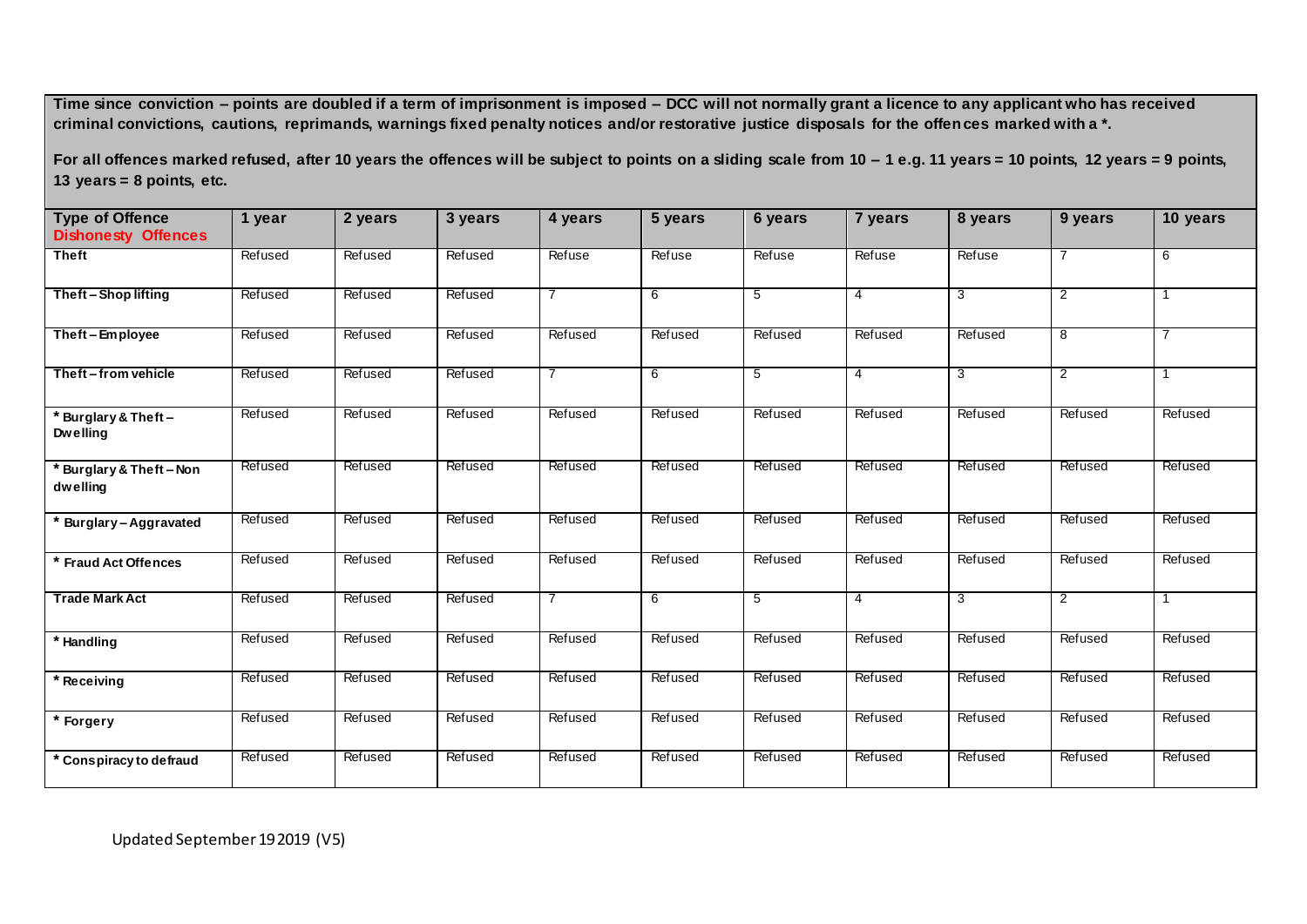| <b>False accounting</b>                                                             | Refused | Refused        | Refused        | Refused        | Refused | Refused        | Refused        | Refused        | 8              | 6            |
|-------------------------------------------------------------------------------------|---------|----------------|----------------|----------------|---------|----------------|----------------|----------------|----------------|--------------|
| <b>Going equipped</b>                                                               | Refused | Refused        | Refused        | Refused        | 6       | 5              | 4              | 3              | $\overline{2}$ | $\mathbf{1}$ |
| Taking/driving or attempting<br>to steal a vehicle                                  | Refused | Refused        | Refused        | $\overline{7}$ | 6       | 5              | 4              | 3              | $\overline{2}$ | 1            |
| Allow to be carried in a<br>stolenvehicle                                           | Refused | Refused        | Refused        | 7              | 6       | 5              | 4              | 3              | $\overline{2}$ | 1            |
| * Perverting the course of<br><b>Justice</b>                                        | Refused | Refused        | Refused        | Refused        | Refused | Refused        | Refused        | Refused        | Refused        | Refused      |
| <b>Abstracting Electricity</b>                                                      | Refuse  | Refuse         | 8              | 7              | 6       | 5              | 4              | 3              | $\overline{2}$ | 1            |
| <b>Benefit Fraud (dishonest)</b>                                                    | Refuse  | Refuse         | Refuse         | Refuse         | Refuse  | Refuse         | Refuse         | 8              | 6              | 4            |
| <b>Benefit Fraud</b>                                                                | Refuse  | $\overline{9}$ | $\overline{8}$ | $\overline{7}$ | 6       | $\overline{5}$ | $\overline{4}$ | 3              | $\overline{2}$ | 1            |
| <b>Witness intimidation</b>                                                         | Refuse  | Reuse          | Refuse         | Refuse         | Refuse  | $\overline{8}$ | 6              | $\overline{4}$ | $\overline{2}$ | 1            |
| Prison Act 1952-<br>Bring/Throw/Otherwise<br>Convey article into/out of a<br>prison | Refuse  | Refuse         | Refuse         | 8              | 6       | $\overline{5}$ | $\overline{4}$ | 3              | $\overline{2}$ | 1            |
| * Cheat the public revenue<br>(commonlaw)                                           | Refuse  | Refuse         | Refuse         | Refuse         | Refuse  | Refuse         | Refuse         | Refuse         | Refuse         | Refuse       |
| * Procuring execution of<br>valuable security by<br>deception (Theft Act 1968)      | Refused | Refused        | Refused        | Refused        | Refused | Refused        | Refused        | Refused        | Refused        | Refused      |
| * Obtaining property by<br>deception                                                | Refused | Refused        | Refused        | Refused        | Refused | Refused        | Refused        | Refused        | Refused        | Refused      |
| Security industry offences<br>(Private Security Industry<br>Act 2001)               | Refuse  | Refuse         | Refuse         | Refuse         | refuse  | 8              | 6              | $\overline{4}$ | 2              | $\mathbf{1}$ |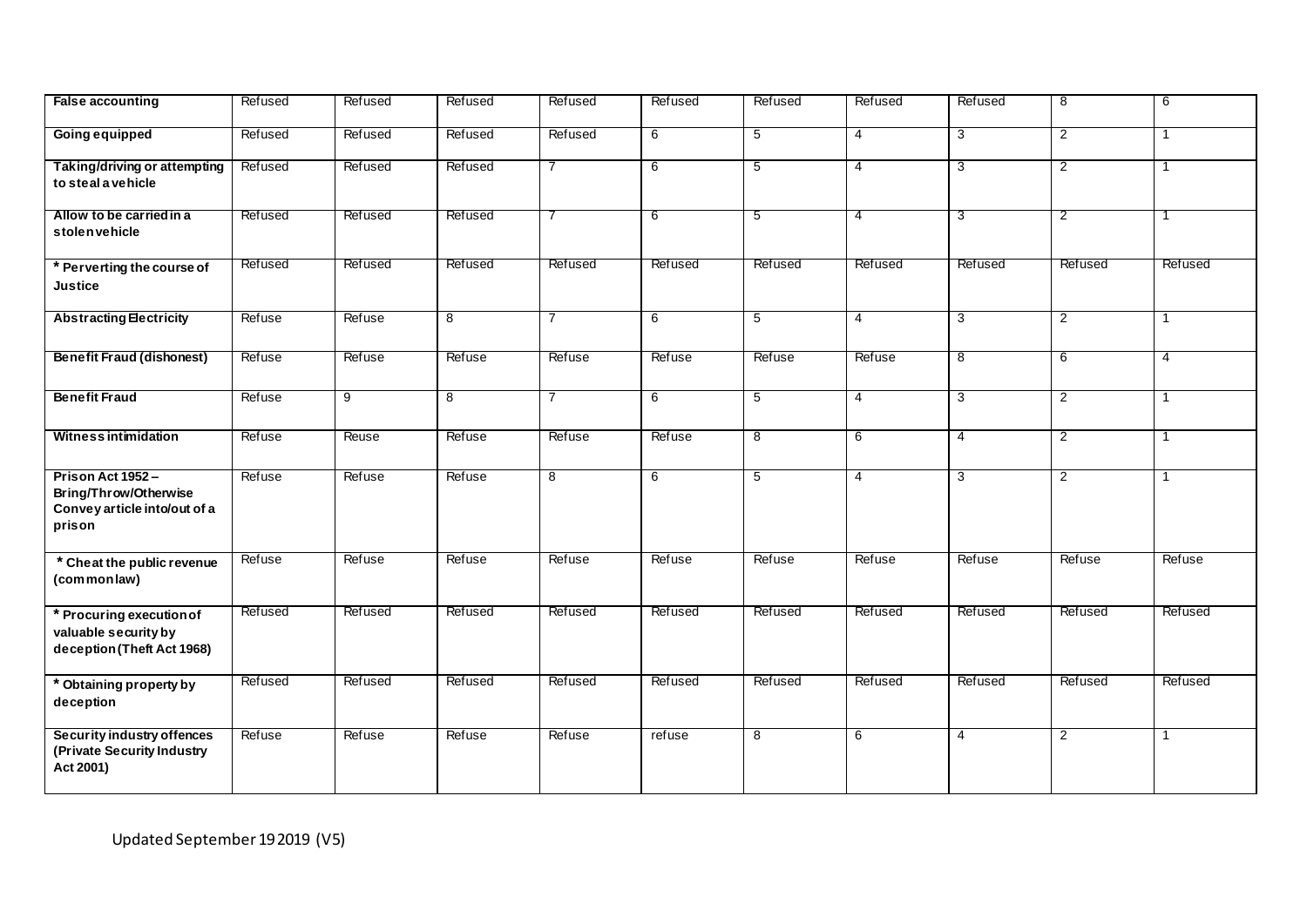| Furnishing a false statement                       | Refuse | Refuse | 8      |        | 6      | ີ |   | 3 | $\overline{2}$ |              |
|----------------------------------------------------|--------|--------|--------|--------|--------|---|---|---|----------------|--------------|
| (Criminal Justice Act 1967)                        |        |        |        |        |        |   |   |   |                |              |
| <b>Wasting Police time</b>                         | Refuse | Refuse | ŏ      |        | 6      |   |   | 3 | $\overline{2}$ |              |
| Immigration Acts 1971, 2014<br>and 2016            | Refuse | Refuse | Refuse | Refuse | Refuse | 8 |   | 6 | -5             |              |
| Littering                                          |        | 3      |        |        |        |   | u | 0 | - U            | $\mathbf{U}$ |
| Smoking in a smoke-free<br>place (Health Act 2006) | ່ວ     | 4      |        |        |        |   | u | 0 | $\mathbf{I}$   |              |
| <b>Plying for Hire</b>                             |        |        | n      |        |        |   |   |   |                |              |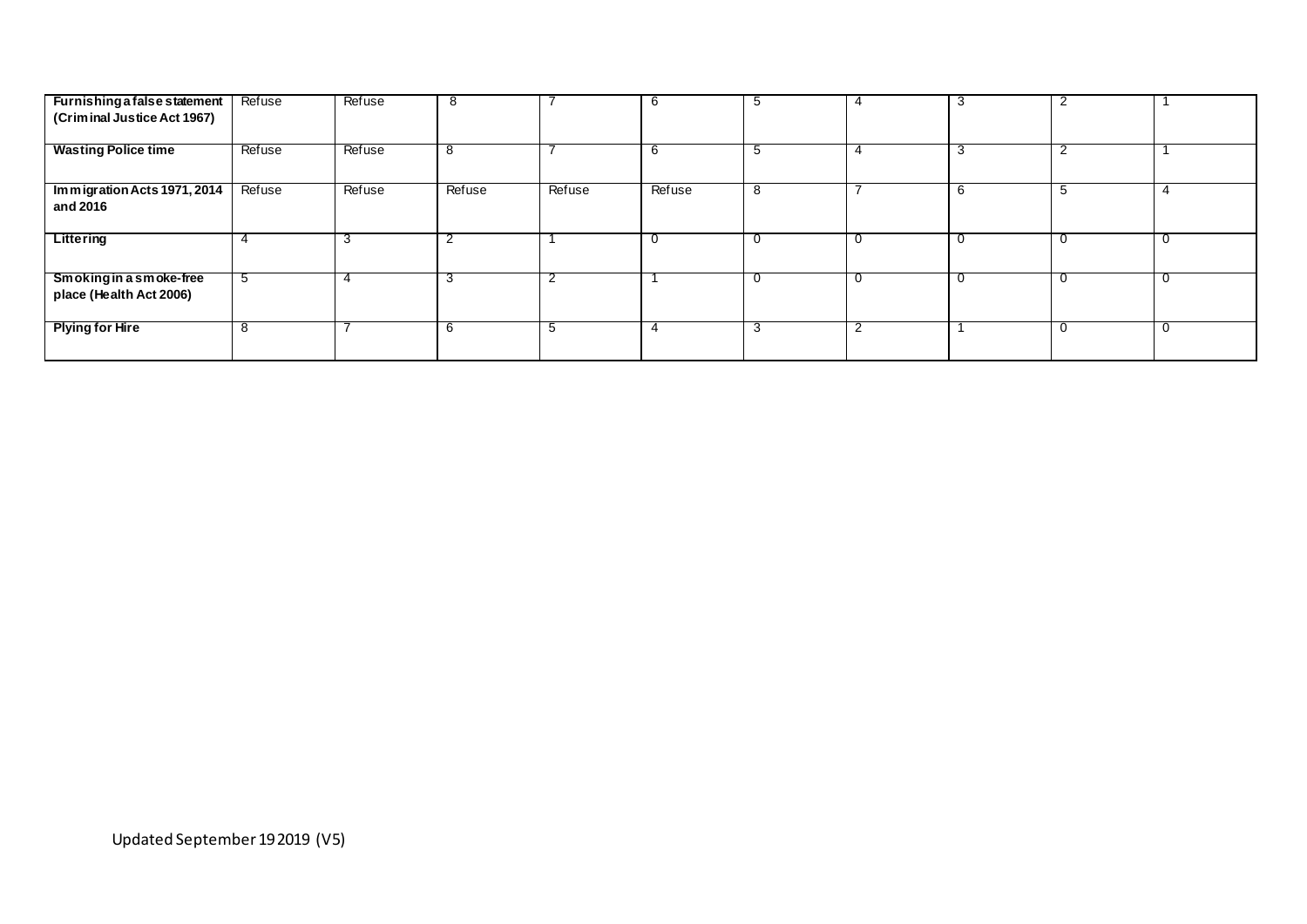| PART <sub>2</sub>                                                 |                                                                                                                                                                                                                          |
|-------------------------------------------------------------------|--------------------------------------------------------------------------------------------------------------------------------------------------------------------------------------------------------------------------|
| <b>Type of Offence</b>                                            |                                                                                                                                                                                                                          |
|                                                                   |                                                                                                                                                                                                                          |
| <b>Traffic Offences</b>                                           |                                                                                                                                                                                                                          |
| Under 6 (DVLA) Penalty Points                                     | Issue/renew with addition of Derby points that replicate points issued by DVLA                                                                                                                                           |
| (non- serious offence)                                            |                                                                                                                                                                                                                          |
| Under 6 (DVLA) Penalty Points                                     | Review by Officer with addition of Derby Penalty Points that replicate points issued by DVLA                                                                                                                             |
| (including one or more serious offence)                           |                                                                                                                                                                                                                          |
|                                                                   |                                                                                                                                                                                                                          |
| 6-9 (DVLA) Penalty Points<br>(non- serious offence)               | Review by Officer with addition of Derby Penalty Points that replicate points issued by DVLA                                                                                                                             |
|                                                                   |                                                                                                                                                                                                                          |
| 6-9 (DVLA) Penalty Points (including one or more serious offence) |                                                                                                                                                                                                                          |
|                                                                   | Review by Officer with addition of Derby Penalty Points that replicate points issued by DVLA                                                                                                                             |
|                                                                   |                                                                                                                                                                                                                          |
| 10-11 (DVLA) Penalty Points                                       | Review by Officer with addition of Derby Penalty Points that replicate points issued by DVLA                                                                                                                             |
|                                                                   |                                                                                                                                                                                                                          |
| 12 (DVLA) Penalty Points                                          | Refuse/Revoke                                                                                                                                                                                                            |
|                                                                   |                                                                                                                                                                                                                          |
| Disqualification – minor or totting up (DVLA) Penalty Points      | Licence Revoked - Consideration of grant requires 6 months clear of any criminal convictions, cautions,                                                                                                                  |
|                                                                   | reprimands, w arnings fixed penalty notices and/or restorative justice disposals for any traffic offences<br>follow ing restoration of the DVLA licence                                                                  |
| Disqualification - Serious or totting up (DVLA) Penalty Points    | Licence Revoked - Consideration of grant requires 3 years clear of any                                                                                                                                                   |
|                                                                   | criminal convictions, cautions, reprimands, warnings fixed penalty notices and/or restorative justice                                                                                                                    |
|                                                                   | disposals follow ing restoration of the DVLA licence                                                                                                                                                                     |
|                                                                   |                                                                                                                                                                                                                          |
|                                                                   | Disqualification for drink & drugs offences requires 5 years clear of any criminal convictions, cautions,<br>reprimands, w arnings fixed penalty notices and/or restorative justice disposals for the offences following |
|                                                                   | restoration of DVLA licence.                                                                                                                                                                                             |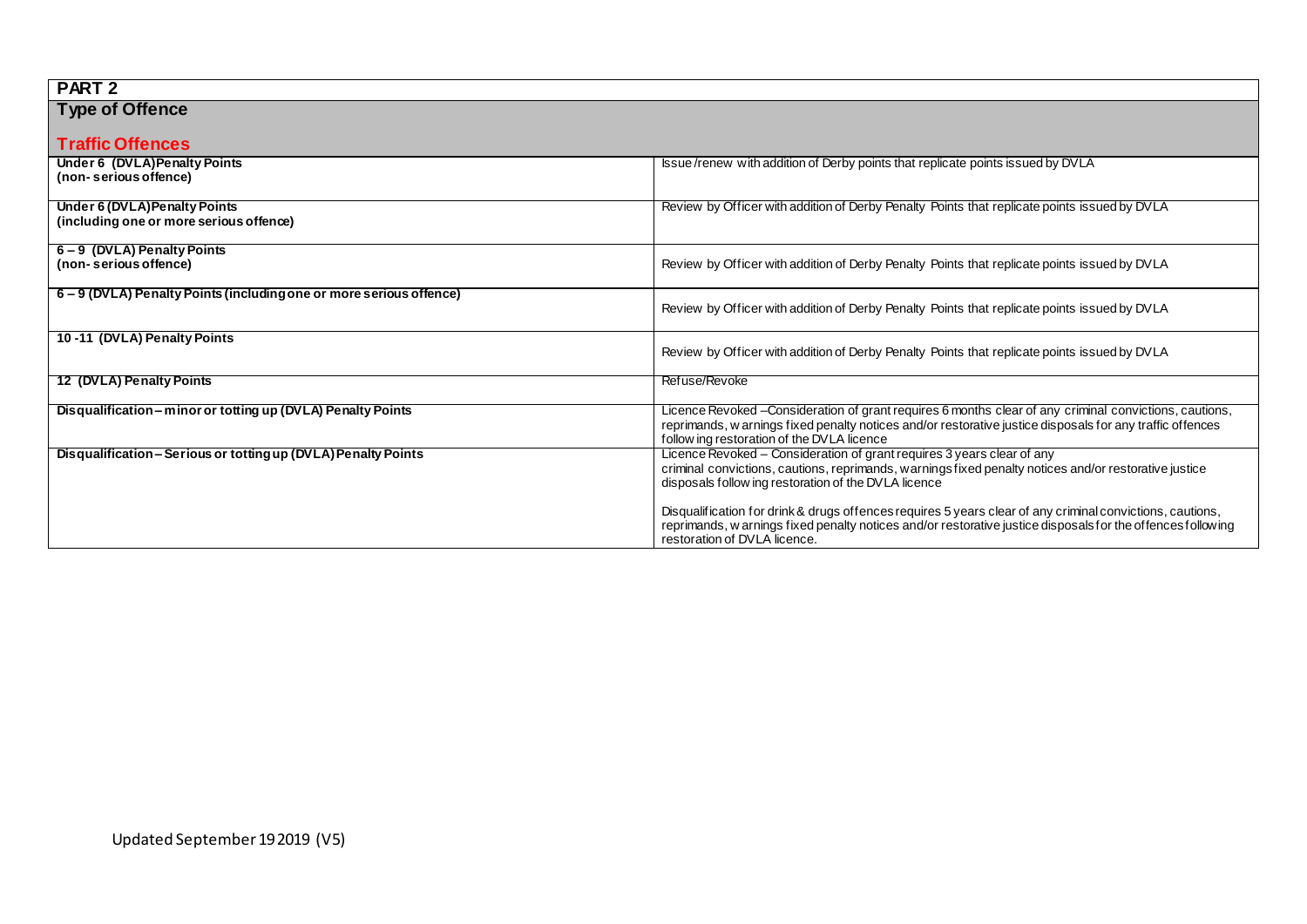## **Type of Offence Traffic Offences**

**Minor Offences:**

**For the purposes of this guidance offences listed in the table below shall be considered 'serious' motoring offences if they incur 6 or more penalty points. Related offences of aiding, abetting, counselling or procuring (ending in '2'), causing or permitting (ending in '4') and inciting (ending in '6') shall be treated as being in the same category.**

| <b>CU10</b>  | Using a vehicle with defective brakes                                                                                                                               |
|--------------|---------------------------------------------------------------------------------------------------------------------------------------------------------------------|
| <b>CU20</b>  | Causing or likely to cause danger by reason of use of unsuitable vehicle w ith parts or accessories (excluding brakes, steering or tyres) in a dangerous condition. |
| <b>CU30</b>  | Using a vehicle w ith defective tyre(s)                                                                                                                             |
| <b>CU40</b>  | Using a vehicle with defective steering                                                                                                                             |
| <b>CU50</b>  | Causing or likely to cause danger by reason of load or passengers                                                                                                   |
| CU80         | Using a mobile phone w hile driving a motor vehicle                                                                                                                 |
| <b>MS10</b>  | Leaving a vehicle in a dangerous position                                                                                                                           |
| <b>MS20</b>  | Unlaw ful pillion riding                                                                                                                                            |
| <b>MS30</b>  | Play street of fences                                                                                                                                               |
| <b>MS70</b>  | Driving with uncorrected defective eyesight                                                                                                                         |
| <b>MW10</b>  | Contravention of special roads regulations (excluding speed limits)                                                                                                 |
| <b>PC10</b>  | Undefined contravention of pedestrian crossing regulations                                                                                                          |
| <b>PC20</b>  | Contravention of pedestrian crossing regulations with moving vehicle                                                                                                |
| <b>PC30</b>  | Contravention of pedestrian crossing regulations with stationary vehicle                                                                                            |
| <b>SP20*</b> | Exceeding speed limit for type of vehicle (excluding goods or passenger vehicles)                                                                                   |
| <b>SP30*</b> | Exceeding statutory speed limit on a public road                                                                                                                    |
| <b>SP40*</b> | Exceeding passenger vehicle speed limit                                                                                                                             |
| <b>SP50*</b> | Exceeding speed limit on a motorw ay                                                                                                                                |
| <b>TS10</b>  | Failing to comply with traffic light signals                                                                                                                        |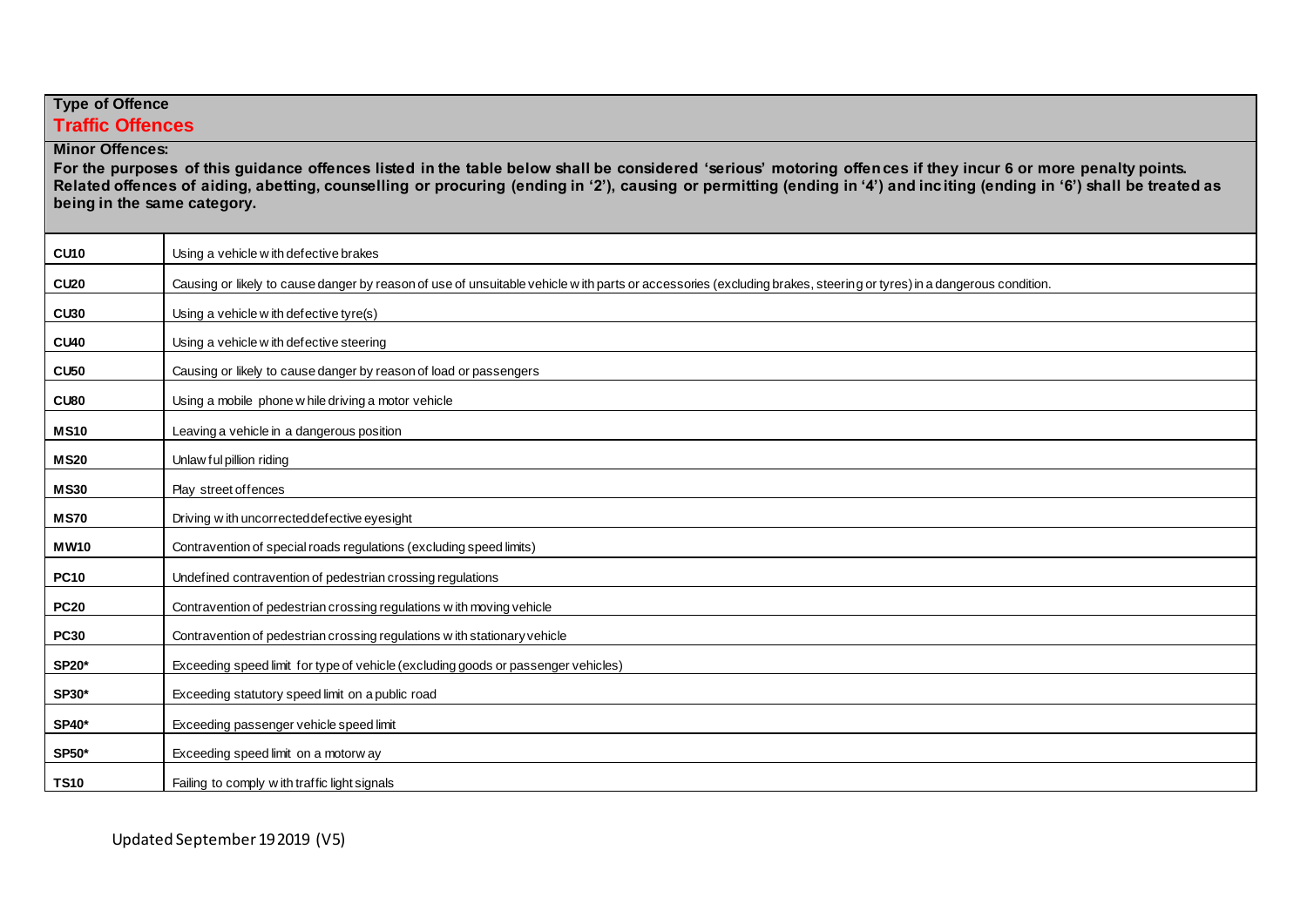| <b>TS20</b> | Failing to comply with double w hite lines                                                          |
|-------------|-----------------------------------------------------------------------------------------------------|
| <b>TS30</b> | Failing to comply with a 'Stop' sign                                                                |
| <b>TS40</b> | Failing to comply with direction of a constable/warden                                              |
| <b>TS50</b> | Failing to comply with traffic sign (excluding 'stops' signs, traffic lights or double white lines) |
| <b>TS60</b> | Failing to comply with a school crossing patrol sign                                                |
| <b>TS70</b> | Undefined failure to comply with a traffic direction sign                                           |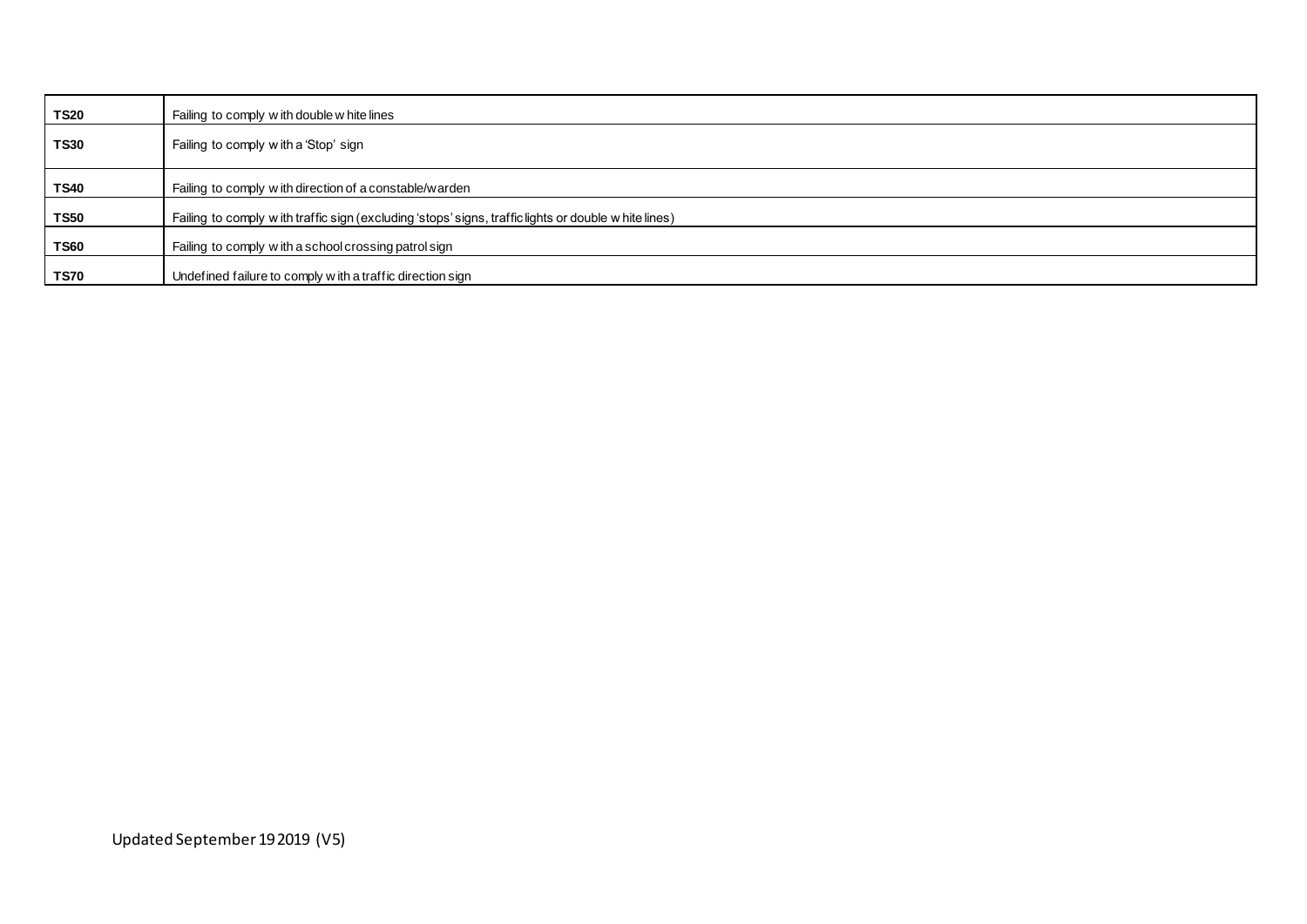| <b>Type of Offence</b>      |                                                                                                                                                                                                          |  |
|-----------------------------|----------------------------------------------------------------------------------------------------------------------------------------------------------------------------------------------------------|--|
| <b>Traffic Offences</b>     |                                                                                                                                                                                                          |  |
| <b>Serious Offences:</b>    |                                                                                                                                                                                                          |  |
|                             |                                                                                                                                                                                                          |  |
|                             | For the purposes of this guidance offences listed in the table below shall be considered 'serious' motoring offences.                                                                                    |  |
|                             | Related offences of aiding, abetting, counselling or procuring (ending in '2'), causing or permitting (ending in '4') and inciting (ending in '6') shall be tre ated as                                  |  |
| being in the same category. |                                                                                                                                                                                                          |  |
| <b>AC10</b>                 | Failing to stop after an accident                                                                                                                                                                        |  |
| <b>AC20</b>                 | Failing to give particulars or to report an accident within 24 hours                                                                                                                                     |  |
| AC30                        | Undefined accident offences                                                                                                                                                                              |  |
| <b>BA10</b>                 | Driving w hile disqualified by order of court                                                                                                                                                            |  |
| <b>BA30</b>                 | Attempting to drive w hile disqualified by order of court                                                                                                                                                |  |
| CD <sub>10</sub>            | Driving without due care and attention                                                                                                                                                                   |  |
| <b>CD20</b>                 | Driving without reasonable consideration for other road users                                                                                                                                            |  |
| CD30                        | Driving w ithout due care and attention /reasonable consideration                                                                                                                                        |  |
| <b>CD40</b>                 | Causing death through careless driving w hen unfit through drink                                                                                                                                         |  |
| <b>CD50</b>                 | Causing death by careless driving w hen unfit through drugs                                                                                                                                              |  |
| CD <sub>60</sub>            | Causing death by careless driving with alcohol level above the limit                                                                                                                                     |  |
| CD70                        | Causing death by careless driving then failing to supply a specimen for analysis                                                                                                                         |  |
| CD80                        | Causing death by careless, or inconsiderate driving                                                                                                                                                      |  |
| CD <sub>90</sub>            | Causing death by driving: unlicensed, disqualified or uninsured drivers.                                                                                                                                 |  |
| <b>DD40</b>                 | Dangerous driving                                                                                                                                                                                        |  |
| <b>DD60</b>                 | Manslaughter or culpable homicide w hile driving a vehicle                                                                                                                                               |  |
| <b>DD80</b>                 | Causing death by dangerous driving                                                                                                                                                                       |  |
| <b>DD90</b>                 | Furious driving                                                                                                                                                                                          |  |
| DR <sub>10</sub>            | Driving or attempting to drive with alcohol level above the limit                                                                                                                                        |  |
| <b>DR20</b>                 | Driving or attempting to drive w hile unfit through drink                                                                                                                                                |  |
| <b>DR30</b>                 | Driving or attempting to drive then failing to supply a specimen for analysis                                                                                                                            |  |
| <b>DR40</b>                 | In charge of a vehicle w hile alcohol level above limit                                                                                                                                                  |  |
| <b>DR50</b>                 | In charge of a vehicle w hile unfit through drink                                                                                                                                                        |  |
| <b>DR60</b>                 | Failure to provide a specimen for analysis in circumstances other than driving or attempting to drive                                                                                                    |  |
| <b>DR70</b>                 | Failing to provide a specimen for breath test                                                                                                                                                            |  |
| <b>DR80</b><br><b>DR90</b>  | Driving or attempting to drive w hen unfit through drugs                                                                                                                                                 |  |
| <b>IIN10</b>                | In charge of a vehicle w hen unfit through drugs<br>Using a vehicle uninsured against third party risks                                                                                                  |  |
| <b>LC20</b>                 | Driving otherw ise than in accordance with a licence                                                                                                                                                     |  |
|                             |                                                                                                                                                                                                          |  |
| <b>LC30</b>                 | Driving after making a false declaration about fitness w hen applying for a licence                                                                                                                      |  |
| <b>LC40</b>                 | Driving a vehicle having failed to notify a disability                                                                                                                                                   |  |
| <b>LC50</b><br><b>MS50</b>  | Driving after a licence has been revoked or refused on medical grounds                                                                                                                                   |  |
|                             | Motor racing on the highw ay                                                                                                                                                                             |  |
| <b>MS80</b>                 | Refusing to submit to an eyesight test                                                                                                                                                                   |  |
| <b>MS90</b>                 | Failing to give information as to the identity of a driver                                                                                                                                               |  |
| <b>TT99</b>                 | Disqualification under 'totting-up' procedure. If the total of penalty points reached 12 or more within three years, the driver is liable to be disqualified.                                            |  |
|                             | Where a driver w ho has accrued sufficient points for disqualification, but does not receive a disqualification the council w ill treat it as by a disqualification for the most serious of<br>offences. |  |
| UT50                        | Aggravated taking of a vehicle                                                                                                                                                                           |  |
|                             |                                                                                                                                                                                                          |  |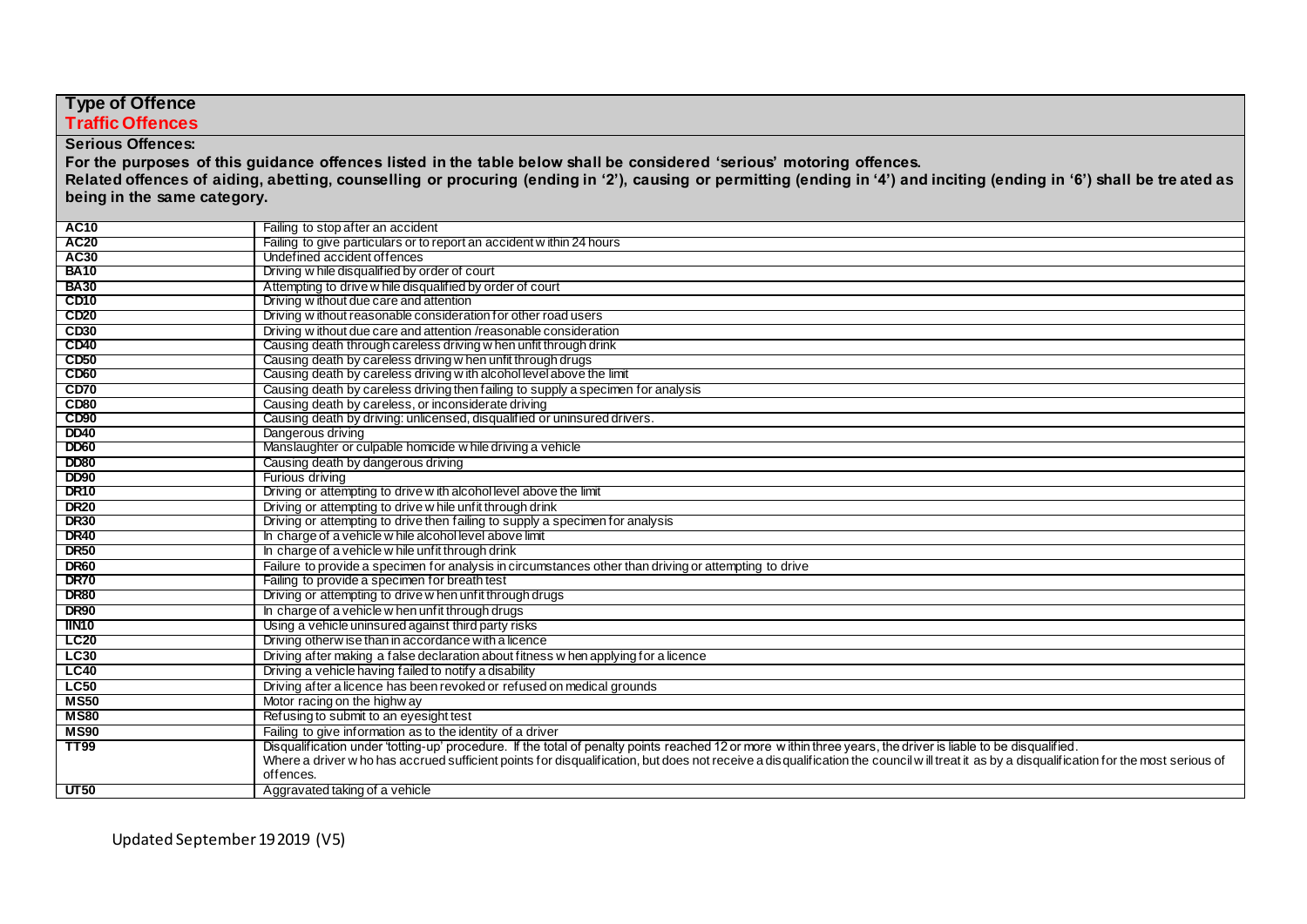| Type of Complaints/Non Compliance<br><b>Driver</b>                                                                                                                | <b>Actions</b>                                 | <b>Outcome</b>                                                                                                                                                                                                                                                                                                                                                                                                                                                                     |
|-------------------------------------------------------------------------------------------------------------------------------------------------------------------|------------------------------------------------|------------------------------------------------------------------------------------------------------------------------------------------------------------------------------------------------------------------------------------------------------------------------------------------------------------------------------------------------------------------------------------------------------------------------------------------------------------------------------------|
| Poor driving standards - Minor Offences<br><b>Serious Offences</b>                                                                                                | Officer investigation<br>Officer investigation | 3 Derby points<br>6 Derby points<br>If two complaints for poor standards of driving (minor offence) or one complaint<br>of a serious offence then the appropriate Driving Test will need to be<br>undertaken within 3 months. If the test is not completed within 3 months the<br>driver will be suspended until the test and confirmation of successful pass is<br>provided to the Licensing Team. Drivers suspended for more than 12 months<br>will have their licences revoked. |
| Inappropriate language/comments/rudeness                                                                                                                          | Officer investigation                          | Referral to sub-committee                                                                                                                                                                                                                                                                                                                                                                                                                                                          |
| <b>Plying for Hire (Private Hire)</b>                                                                                                                             | Officer investigation                          | Prosecution+ 6 months suspension                                                                                                                                                                                                                                                                                                                                                                                                                                                   |
| Using a mobile phone                                                                                                                                              | Officer investigation                          | 3 Derby points (if complaint founded)                                                                                                                                                                                                                                                                                                                                                                                                                                              |
| Extending route by time or distance                                                                                                                               | Officer Investigation                          | 3 Derby points and/or prosecution                                                                                                                                                                                                                                                                                                                                                                                                                                                  |
| <b>Forming a rank</b>                                                                                                                                             | Officer investigation                          | 1 Derby point                                                                                                                                                                                                                                                                                                                                                                                                                                                                      |
| Parked in a Hackney Carriage Rank (Private Hire)                                                                                                                  | Officer investigation                          | 3 Derby points and/or prosecution                                                                                                                                                                                                                                                                                                                                                                                                                                                  |
| Failure to comply with requests from authorised officer,<br>police, VOSA etc.                                                                                     | <b>Officer Investigation</b>                   | 6 Derby points                                                                                                                                                                                                                                                                                                                                                                                                                                                                     |
| Failure to notify Licensing Team of change of address<br>within 7 days                                                                                            | Officer Investigation                          | 1 Derby point                                                                                                                                                                                                                                                                                                                                                                                                                                                                      |
| Failure to notify Licensing Team of Convictions, cautions,<br>warnings, reprimand, fixed penalties restorative justice,<br>bail conditions, charge within 14 days | Officer investigation                          | 3 Derby points + Offence dealt w ith as detailed in the convictions policy                                                                                                                                                                                                                                                                                                                                                                                                         |
| Failure to notify Licensing Team of medical conditions<br>within 7 days                                                                                           | Officer investigation                          | Medical to be completed within 1 month by specified medical practitioner. If not<br>completed within 1 month the driver will be suspended until the medical and<br>confirmation of medical fitness is provided to the Licensing Team. Drivers<br>suspended for more than 12 months w ill have their licences revoked.                                                                                                                                                              |
| Notification by Medical Practitioner that unfit to act as a<br><b>HC/PH</b> driver                                                                                | Officer investigation                          | $New = refusal$<br>Existing = $revocation$                                                                                                                                                                                                                                                                                                                                                                                                                                         |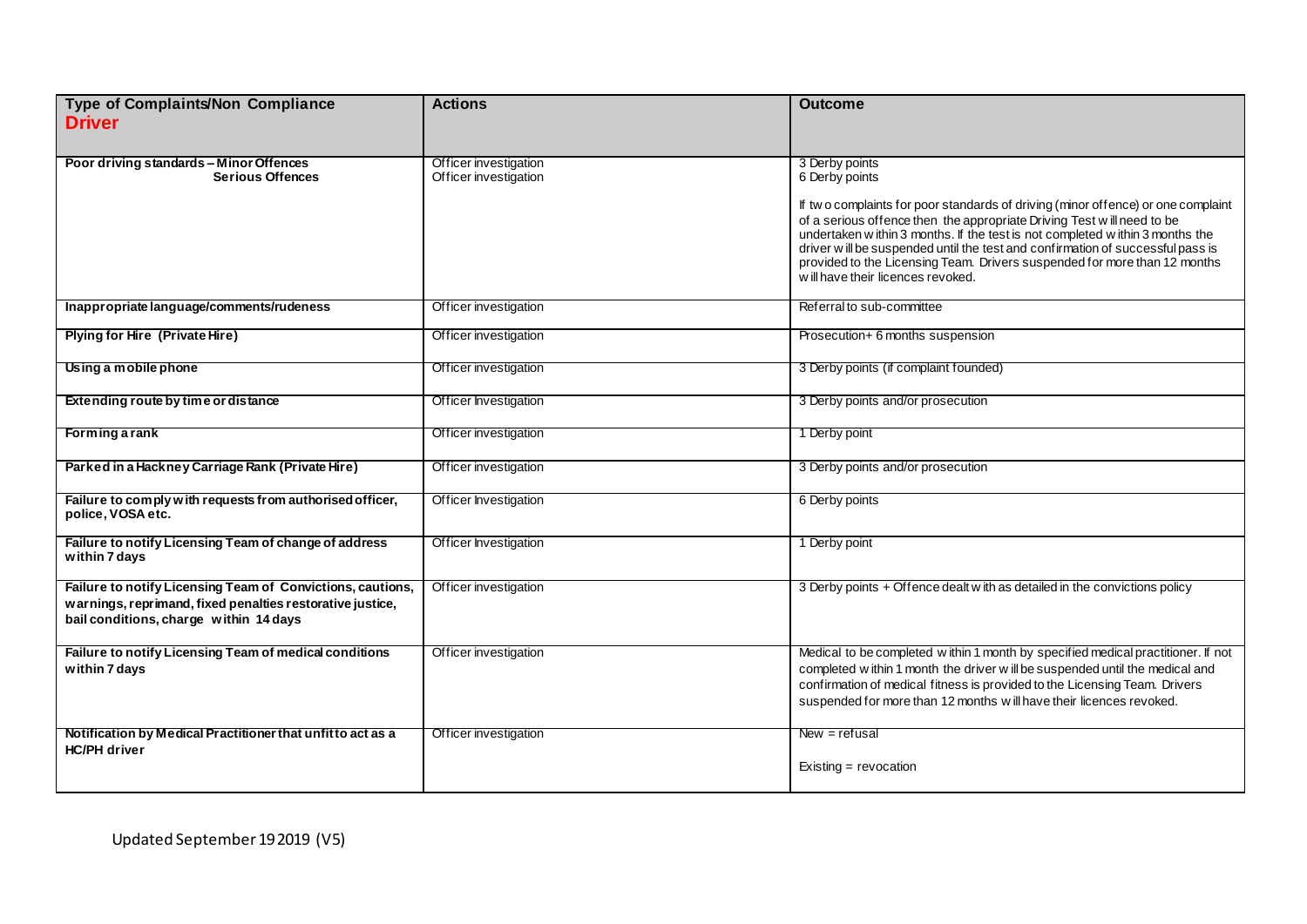| Failure to provide required documentation e.g. DBS,<br>charge sheet, bail conditions, driving licence,<br>insurance certificate etc.<br>Failure to provide required documentation for NVQ | Officer investigation | 1 month to provide documentation. If not provided within 1 month the driver will be<br>issued w ith 2 Derby points & suspended until the required documentation is provided to<br>the Licensing Team. Drivers suspended for more than 12 months will have their licences<br>revoked.<br>2 Derby points + suspension of drivers licence until the required documentation is |
|-------------------------------------------------------------------------------------------------------------------------------------------------------------------------------------------|-----------------------|----------------------------------------------------------------------------------------------------------------------------------------------------------------------------------------------------------------------------------------------------------------------------------------------------------------------------------------------------------------------------|
|                                                                                                                                                                                           |                       | provided to the Licensing Team. Drivers suspended for more than 12 months will have<br>their licences revoked.                                                                                                                                                                                                                                                             |
| Incorrect driving licence details                                                                                                                                                         | Officer investigation | 3 Derby points + 1 month to provide updated documentation. If not completed within 1<br>month the driver will be suspended until the required documentation is provided to the<br>Licensing Team. Drivers suspended for more than 12 months will have their licences<br>revoked.                                                                                           |
| Inconsiderate/disorderly conduct (threatening words<br>or behaviour)                                                                                                                      | Officer investigation | Referral to sub-committee                                                                                                                                                                                                                                                                                                                                                  |
| Refusing an assistance dog or wheelchair without<br>valid exemption                                                                                                                       | Officer investigation | Revocation                                                                                                                                                                                                                                                                                                                                                                 |
| Failure to display an exemption certificate relating to<br>assistance animals or medical conditions                                                                                       | Officer investigation | 3 Derby points                                                                                                                                                                                                                                                                                                                                                             |
| Not assisting passengers with luggage/shopping etc.                                                                                                                                       | Officer investigation | 2 Derby points                                                                                                                                                                                                                                                                                                                                                             |
| Failure to attend/lateness for hire without justifiable<br>cause                                                                                                                          | Officer investigation | 1 Derby point                                                                                                                                                                                                                                                                                                                                                              |
| Carrying an animal not connected to the passenger                                                                                                                                         | Officer investigation | 1 Derby point                                                                                                                                                                                                                                                                                                                                                              |
| Not wearing plainly and distinctively a drivers badge                                                                                                                                     | Officer investigation | 3 Derby points and/or prosecution                                                                                                                                                                                                                                                                                                                                          |
| Carrying more passengers than licensed for                                                                                                                                                | Officer investigation | 6 Derby points                                                                                                                                                                                                                                                                                                                                                             |
| Carrying more wheelchairs than allowed                                                                                                                                                    | Officer investigation | 6 Derby points                                                                                                                                                                                                                                                                                                                                                             |
| Wheelchairs refuse/insecure                                                                                                                                                               | Officer investigation | Revocation and/or prosecution                                                                                                                                                                                                                                                                                                                                              |
| Cause injury to passenger                                                                                                                                                                 | Officer investigation | 7 Derby points                                                                                                                                                                                                                                                                                                                                                             |
| Incorrect operation of fare meter                                                                                                                                                         | Officer investigation | 5 Derby points                                                                                                                                                                                                                                                                                                                                                             |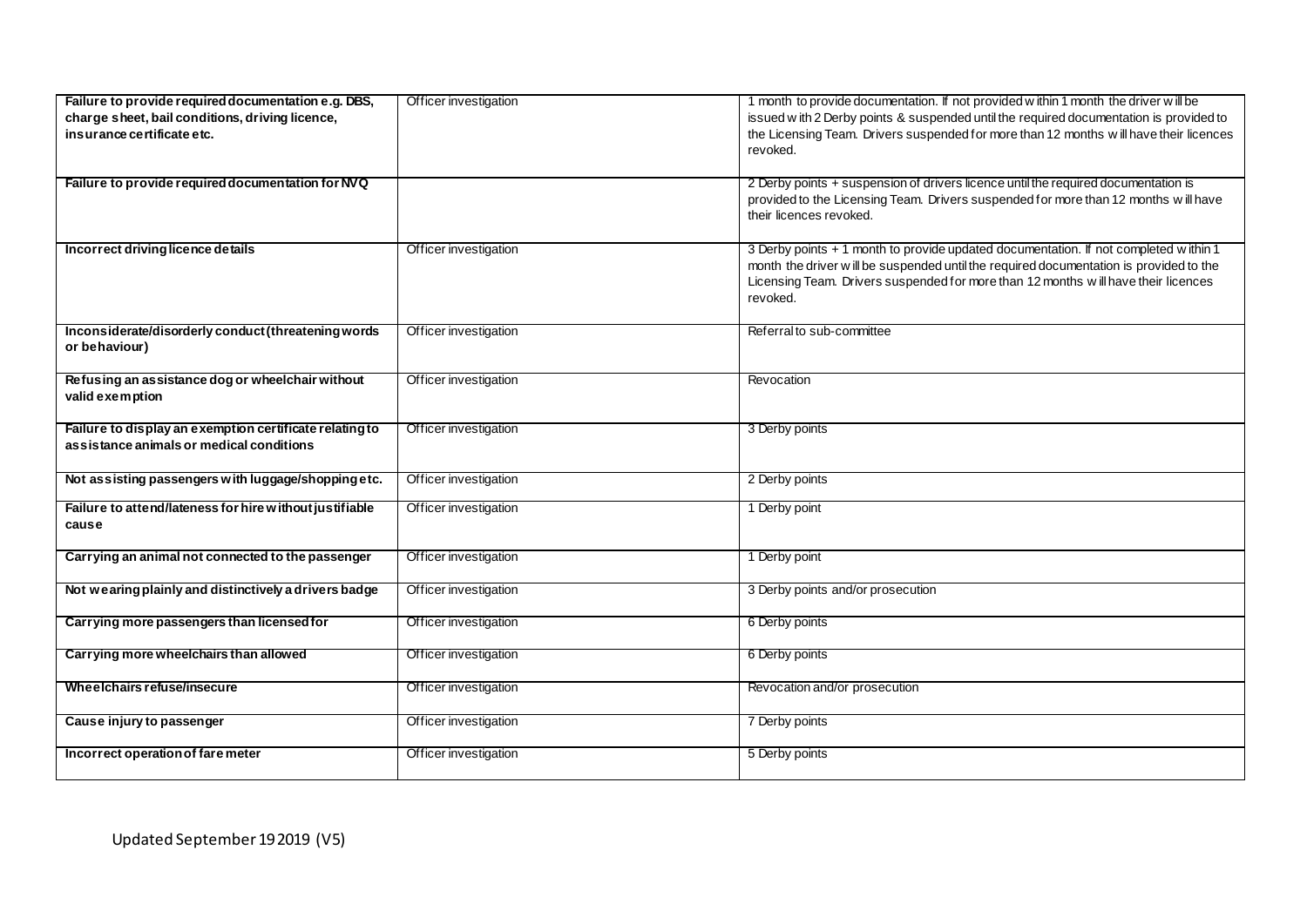| Tam per ing of fare meter                                                         | Officer investigation | 5 Derby points                                                                                                           |
|-----------------------------------------------------------------------------------|-----------------------|--------------------------------------------------------------------------------------------------------------------------|
| Charging more than displayed on the fare meter                                    | Officer investigation | 5 Derby points +/or Prosecution                                                                                          |
| Charging more than displayed on table of fares                                    | Officer investigation | 5 Derby points +/or Prosecution                                                                                          |
| Non-use fare meter (hackney Carriage)                                             | Officer investigation | 5 Derby points +/or Prosecution                                                                                          |
| Charging more than agreed before the journey (Private<br>Hire & Hackney Carriage) | Officer investigation | 5 Derby points +/or Prosecution                                                                                          |
| Not supplying a receipt on request                                                | Officer investigation | 2 Derby point                                                                                                            |
| Driving a vehicle suspended twice or more within a 12<br>month rolling period     | Officer investigation | 3 Derby points per trigger + consideration by senior officer                                                             |
| Smoking in a smoke free place (Health Act 2006)                                   | Officer investigation | 5 Derby points +/or prosecution                                                                                          |
| Breach of licence conditions (not covered above)                                  | Officer investigation | Review by Officer + referral to Taxi licensing sub-committee                                                             |
| Dirty/unkempt vehicle                                                             | Officer investigation | 1 Derby point                                                                                                            |
| Vehicle body/mechanical defects                                                   | Officer investigation | $Advice = 0$ Derby point<br>Refer for further inspection $= 2$ Derby points<br>2.<br>3.<br>Suspension = $3$ Derby points |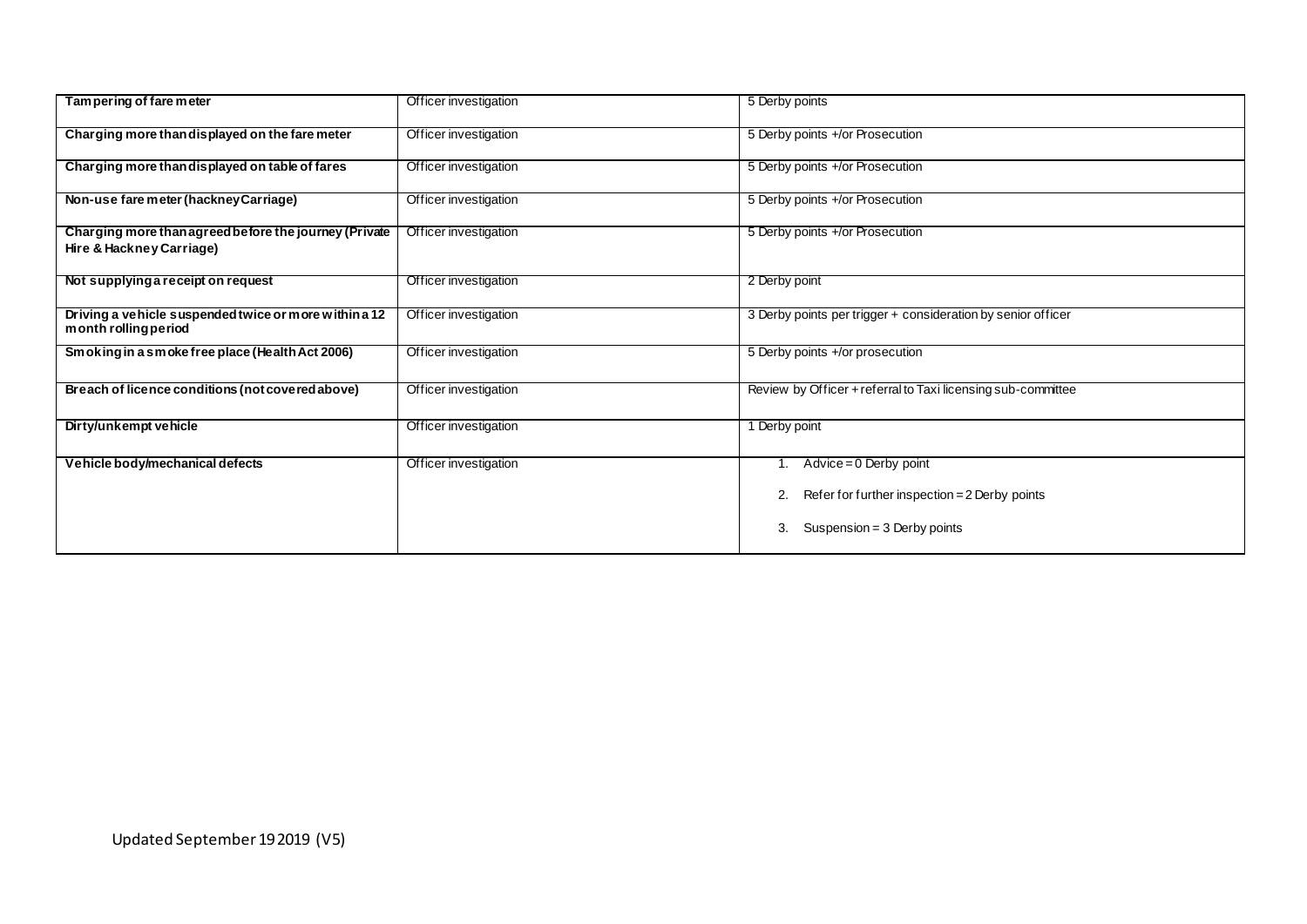| Type of Complaints/Non Compliance<br><b>Driver</b><br><b>Vehicle</b>           | <b>Actions</b>        | <b>Outcome</b>                                                                                                                                                                                                                                                                |
|--------------------------------------------------------------------------------|-----------------------|-------------------------------------------------------------------------------------------------------------------------------------------------------------------------------------------------------------------------------------------------------------------------------|
| Non Compliance with vehicle colour (HC)                                        | Officer investigation | 1 Derby point +1 month to present vehicle w ith correct colour finish if not<br>completed w ithin 1 month the vehicle w ill be suspended until the vehicle is<br>presented to the Licensing Team. Vehicle suspended for more than 12 months<br>will have its licence revoked. |
| Failure to comply with requests from authorised officer,<br>police, VOSA etc.  | Officer Investigation | 6 Derby points and/or prosecution                                                                                                                                                                                                                                             |
| Failure to Comply with vehicle signage and livery                              | Officer investigation | 1 Derby point- Vehicle suspended if signage missing. Vehicle suspended for<br>more than 2 months will have its licence revoked.                                                                                                                                               |
| <b>Unauthorised signs/stickers</b>                                             | Officer investigation | 1 Derby point                                                                                                                                                                                                                                                                 |
| Dirty/unkempt vehicle                                                          | Officer investigation | 1 Derby point                                                                                                                                                                                                                                                                 |
| Vehicle body/mechanical defects                                                | Officer investigation | 4. Advice = $0$ Derby point<br>Refer for further inspection = 2 Derby points<br>5.<br>Suspension = $3$ Derby points<br>6.                                                                                                                                                     |
| Failure to comply with vehicle sale/transfer procedure                         | Officer investigation | 1 Derby point                                                                                                                                                                                                                                                                 |
| Unauthor ised modifications                                                    | Officer Investigation | 1 Derby point + vehicle suspended if modification impacts on health, safety and<br>w ellbeing of the public. Vehicle suspended for more than 12 months will have<br>its licence revoked.                                                                                      |
| Failure to report an accident within 72 hours                                  | Officer Investigation | 3 Derby points and or prosecution                                                                                                                                                                                                                                             |
| Driving a vehicle suspended twice or more within a 12<br>month rolling period  | Officer investigation | 3 Derby points per trigger + consideration by senior officer                                                                                                                                                                                                                  |
| Failure to provide 6 m onthly vehicle test sheet within 14<br>days of due date | Officer investigation | Vehicle licence suspended until received                                                                                                                                                                                                                                      |